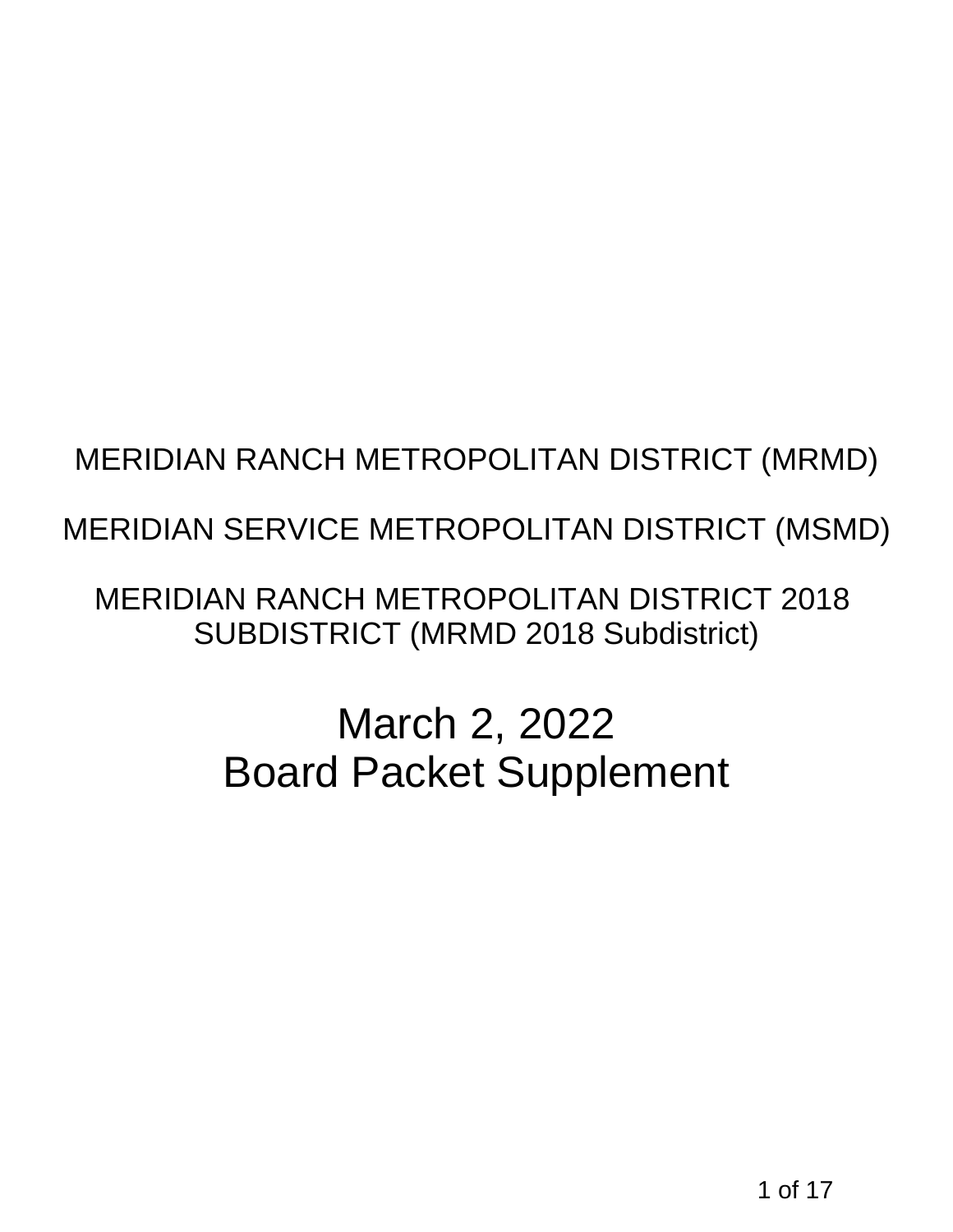## **MERIDIAN SERVICE METROPOLITAN DISTRICT CASH POSITION SUMMARY For the Period Ended January 31, 2022 Adjusted as of February 28, 2022**

|                                                |                  | <b>CHECKING</b><br><b>Wells Fargo</b> |
|------------------------------------------------|------------------|---------------------------------------|
| <b>Account Activity Item Description</b>       |                  |                                       |
| Cash balance at end of period                  | \$               | 2,241,460                             |
| February activity:                             |                  |                                       |
| Utility billing from residents                 |                  | 483,953                               |
| <b>Recreation Center fees</b>                  |                  | 7,960                                 |
| Tap fees and meter fees (In)                   |                  | 921,679                               |
| Tap fees transferred to MRMD (Out)             |                  | (891,000)                             |
| AT&T, Falcon Freedom Days and reimbursements   |                  | 1,553                                 |
| Payroll                                        |                  | (148, 130)                            |
| February checks and payments                   |                  |                                       |
| Operations incl. interim checks                |                  | (353, 514)                            |
| Interest, fees and returned checks             |                  | (3,490)                               |
| Sub-total                                      |                  | 2,260,472                             |
| March 2nd payment Estimate                     |                  | (185,000)                             |
| <b>Adjusted balance</b>                        | $\boldsymbol{s}$ | 2,075,472                             |
| Less restricted funds as of February 28, 2021: |                  |                                       |
| <b>Conservation Trust Funds</b>                |                  | 38,204                                |
| 5% Reserve Fund                                |                  | (33, 350)                             |
| Sewer Reserve Fund                             |                  | (12, 572)                             |
| <b>Capital Project Funds</b>                   |                  | (1,019,227)                           |
| <b>Rate Stabilization Fund</b>                 |                  | 16,553                                |
| <b>Capital TDS</b>                             |                  | (8, 846)                              |
| <b>Adjusted Unrestricted Balance</b>           | \$               | 1,056,234                             |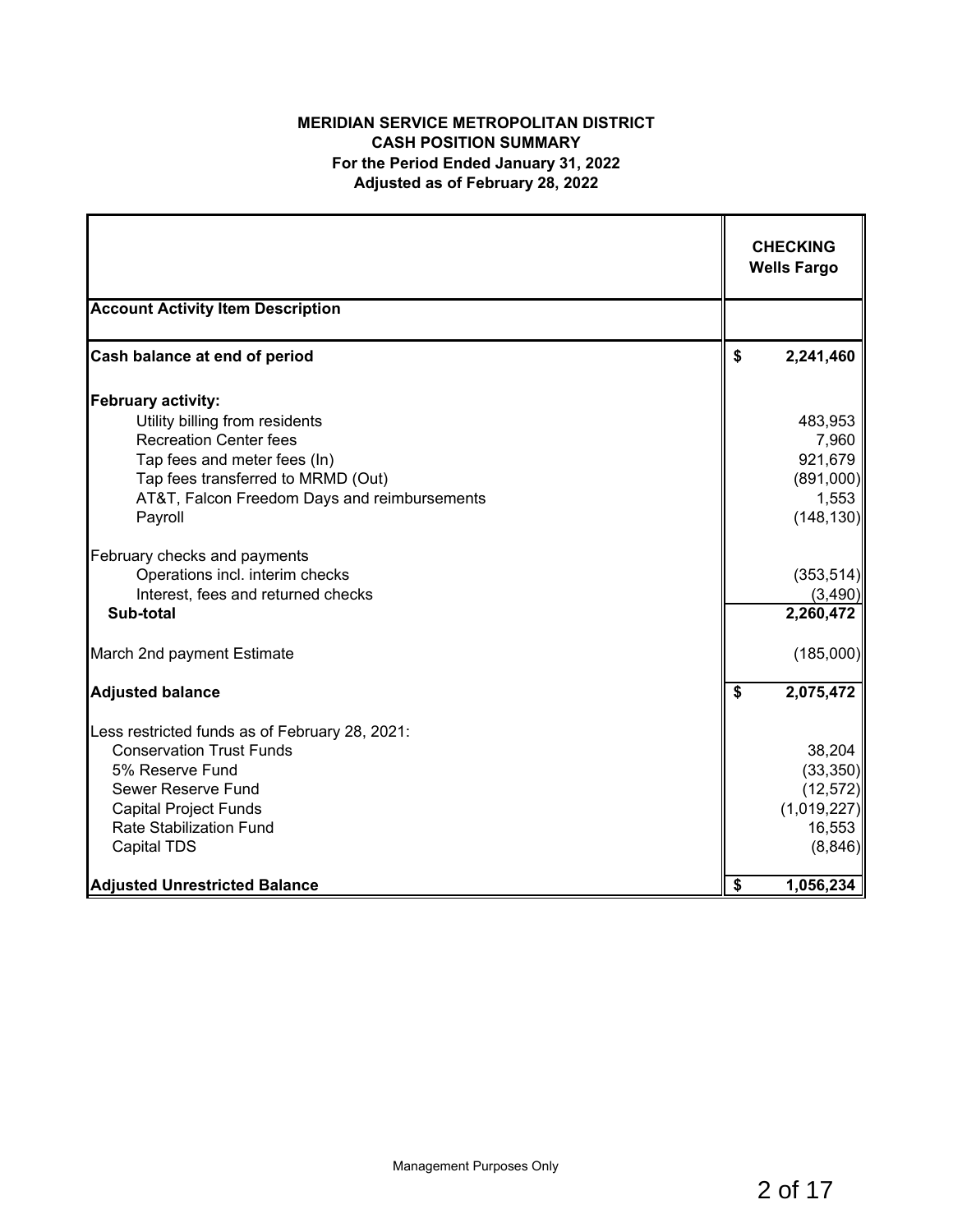#### **MERIDIAN SERVICE METROPOLITAN DISTRICT CASH POSITION RECONCILED TO GENERAL LEDGER For the Period Ended January 31, 2022 Adjusted as of February 28, 2022 CASH POSITION SUMMARY**

|                                                |                                |                          |                                    |                | <b>INVESTMENTS</b>                                          |                                        |                                              |                                                  |                                     |
|------------------------------------------------|--------------------------------|--------------------------|------------------------------------|----------------|-------------------------------------------------------------|----------------------------------------|----------------------------------------------|--------------------------------------------------|-------------------------------------|
|                                                | Checking<br><b>Wells Fargo</b> | <b>Petty Cash</b>        | Conservation<br><b>Trust Funds</b> | 5% Reserve     | <b>ColoTrust Plus/Edge</b><br><b>Sewer</b><br>Reserve (\$2) | <b>Capital Project</b><br><b>Funds</b> | Rate<br><b>Stabilization</b><br><b>Funds</b> | <b>Bank of San</b><br>Juan<br><b>Loan 'Funds</b> | <b>TOTAL ALL</b><br><b>ACCOUNTS</b> |
| <b>Account Activity Item Description</b>       |                                |                          |                                    |                |                                                             |                                        |                                              |                                                  |                                     |
| Cash balance at end of period                  | 2,241,460                      | 384                      | 38,134                             | 2,095,763      | 404.421                                                     | 5,666,830                              | 650,365                                      | 476,629                                          | 11,573,986                          |
| February activity:                             |                                |                          |                                    |                |                                                             |                                        |                                              |                                                  |                                     |
| Utility billing from residents                 | 483,953                        |                          |                                    |                |                                                             |                                        | $\overline{\phantom{a}}$                     |                                                  | 483,953                             |
| <b>Recreation Center fees</b>                  | 7,960                          |                          |                                    |                |                                                             |                                        | $\blacksquare$                               |                                                  | 7,960                               |
| Tap fees and meter fees (In)                   | 921,679                        | $\overline{\phantom{a}}$ | $\overline{\phantom{0}}$           |                |                                                             |                                        | $\blacksquare$                               |                                                  | 921,679                             |
| Tap fees transferred to MRMD (Out)             | (891,000)                      |                          |                                    |                |                                                             |                                        | $\blacksquare$                               |                                                  | (891,000)                           |
| AT&T, Falcon Freedom Days and reimbursements   | 1,553                          |                          |                                    |                |                                                             |                                        | $\overline{\phantom{a}}$                     |                                                  | 1,553                               |
| Payroll                                        | (148, 130)                     |                          |                                    |                |                                                             |                                        | $\overline{\phantom{a}}$                     |                                                  | (148, 130)                          |
| February checks and payments                   |                                |                          |                                    |                |                                                             |                                        |                                              |                                                  |                                     |
| Operations incl. interim checks                | (353, 514)                     | $\overline{\phantom{a}}$ |                                    | $\overline{a}$ |                                                             |                                        | $\overline{\phantom{a}}$                     |                                                  | (353, 514)                          |
| Interest, fees and returned checks             | (3, 490)                       |                          |                                    |                |                                                             |                                        |                                              |                                                  | (3, 490)                            |
| Sub-total                                      | 2,260,472                      | 384                      | 38,134                             | 2,095,763      | 404,421                                                     | 5,666,830                              | 650,365                                      | 476,629                                          | 11,592,998                          |
| March 2nd payment Estimate                     | (185,000)                      |                          |                                    |                |                                                             |                                        |                                              |                                                  | (185,000)                           |
| <b>Adjusted balance</b>                        | 2,075,472                      | 384                      | 38.134                             | 2,095,763      | 404,421                                                     | 5,666,830                              | 650,365                                      | 476,629                                          | 11,407,998                          |
| Less restricted funds as of February 28, 2021: |                                |                          |                                    |                |                                                             |                                        |                                              |                                                  |                                     |
| Petty Cash                                     |                                | (384)                    |                                    |                |                                                             |                                        | $\overline{\phantom{a}}$                     |                                                  | (384)                               |
| <b>Conservation Trust Funds</b>                | 38,204                         | $\overline{\phantom{a}}$ | (38, 134)                          |                |                                                             |                                        |                                              |                                                  | 70                                  |
| 5% Reserve Fund                                | (33, 350)                      | $\overline{\phantom{a}}$ |                                    | (2,095,763)    |                                                             |                                        |                                              |                                                  | (2, 129, 113)                       |
| Sewer Reserve Fund                             | (12, 572)                      |                          |                                    |                | (404, 421)                                                  |                                        |                                              |                                                  | (416,993)                           |
| <b>Capital Project Funds</b>                   | (1,019,227)                    | $\overline{\phantom{0}}$ | $\overline{\phantom{a}}$           |                |                                                             | (5,666,830)                            |                                              |                                                  | (6,686,057)                         |
| Rate Stabilization Fund                        | 16,553                         |                          | $\overline{\phantom{0}}$           |                |                                                             |                                        | (650, 365)                                   |                                                  | (633, 811)                          |
| Capital TDS                                    | (8, 846)                       |                          | $\overline{\phantom{0}}$           |                |                                                             |                                        |                                              | (476, 629)                                       | (485, 475)                          |
| Unrestricted cash balance                      | $1,056,234$ \$<br>\$           | $\blacksquare$           | ∥\$<br>$\blacksquare$              | 1\$<br>$\sim$  | $\sqrt{2}$<br>$\blacksquare$                                | $\sqrt{ }$<br>$\blacksquare$           | \$<br>$\sim$                                 | \$<br>$\blacksquare$                             | 1,056,234<br>\$                     |

Note: Additional investment accounts can be used for extraordinary expenditures.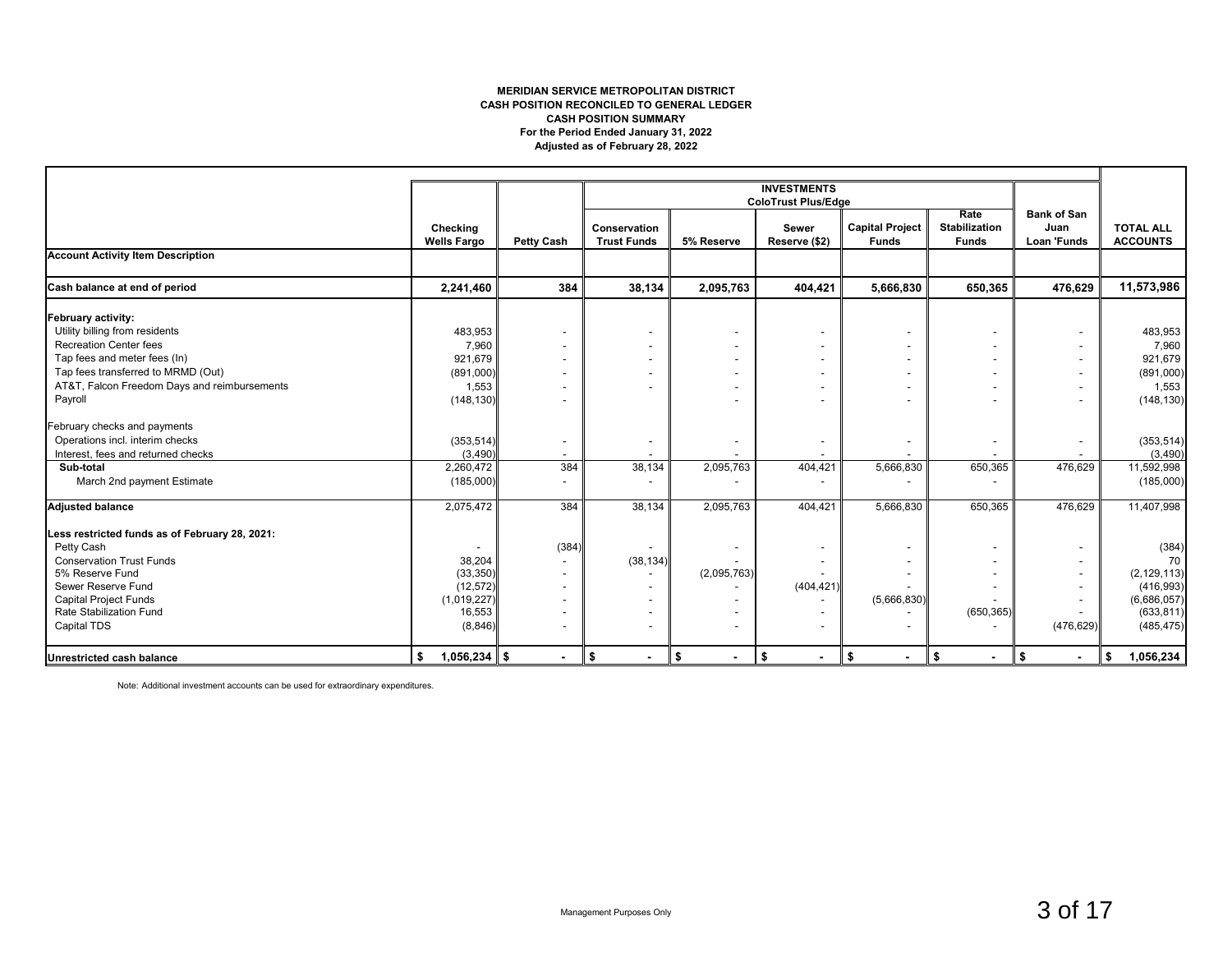#### **Meridian Service Metropolitan District Statement of Revenues, Expenses and Change in Fund Balance Budget vs. Actual - Accrual Basis SUMMARY OF ALL FUNDS For the One Month Ended January 31, 2022**

|                                              | Month of<br>Jan 2022 | <b>YTD Actual</b>        | Adopted 2022<br>Budget | Variance Over<br>(Under)<br><b>Budget</b> | % of Budget<br>(8.3% YTD) |
|----------------------------------------------|----------------------|--------------------------|------------------------|-------------------------------------------|---------------------------|
| <b>REVENUES</b>                              |                      |                          |                        |                                           |                           |
| General Revenue - Fund 10                    | \$1,553              | \$1,553                  | \$368,634              | ( \$367,081)                              | 0.4%                      |
| Parks/Grounds Revenue - Fund 15              | 103,243              | 103,243                  | 1,271,805              | (1, 168, 562)                             | 8.1%                      |
| Rec Center Revenue - Fund 16                 | 177,801              | 177,801                  | 2,206,548              | (2,028,747)                               | 8.1%                      |
| Water Revenue - Fund 40                      | 218,086              | 218,086                  | 3,318,835              | (3, 100, 749)                             | 6.6%                      |
| Sewer Revenue - Fund 50                      | 146,628              | 146,628                  | 3,281,460              | (3, 134, 832)                             | 4.5%                      |
| <b>Billing Fees</b>                          | 12,365               | 12,365                   | 64,000                 | (51, 635)                                 | 19.3%                     |
| <b>Clean Water Surcharge</b>                 | 32,280               | 32,280                   | 425,760                | (393, 480)                                | 7.6%                      |
| <b>Grant Revenue</b>                         | $\sim$               | $\overline{\phantom{a}}$ | 55,000                 | (55,000)                                  |                           |
| <b>Interest Income</b>                       | 1,392                | 1,392                    | $\frac{1}{2}$          | 1,392                                     |                           |
| <b>Miscellaneous Income</b>                  |                      | $\frac{1}{2}$            | 150                    | (150)                                     |                           |
| <b>TOTAL REVENUES</b>                        | 693,348              | 693,348                  | 10,992,192             | (10, 298, 844)                            | 6.3%                      |
| <b>EXPENSES</b>                              |                      |                          |                        |                                           |                           |
| <b>Fund &amp; General Expenses</b>           |                      |                          |                        |                                           |                           |
| General & Admin. Expense                     | 44,372               | 44,372                   | 817,989                | (773, 617)                                | 5.4%                      |
| <b>Personnel Expenses</b>                    | 124,306              | 124,306                  | 2,542,460              | (2,418,154)                               | 4.9%                      |
| Parks/Grounds Expense - Fund 15              | 15,477               | 15,477                   | 575,000                | (559, 523)                                | 2.7%                      |
| <b>MRRC Expense - Fund 16</b>                | 39,079               | 39,079                   | 508,720                | (469, 641)                                | 7.7%                      |
| Water Expense - Fund 40                      | 21,949               | 21,949                   | 1,139,500              | (1, 117, 551)                             | 1.9%                      |
| Sewer Expense - Fund 50                      | 48,377               | 48,377                   | 843,800                | (795, 423)                                | 5.7%                      |
| <b>General Operating Expenses</b>            | 76,254               | 76,254                   | 1,133,520              | (1,057,266)                               | 6.7%                      |
| <b>TOTAL Fund &amp; General Expenses</b>     | 369,814              | 369,814                  | 7,560,989              | (7, 191, 175)                             | 4.9%                      |
| <b>Capital Expenses</b>                      |                      |                          |                        |                                           |                           |
| <b>Capital Expense - Other</b>               | 4,118                | 4,118                    | 60,000                 | (55,883)                                  | 6.9%                      |
| Capital Expense P&G Fund 15                  | L,                   | $\overline{a}$           | 300,000                | (300,000)                                 |                           |
| <b>Capital Expense MRRC Fund 16</b>          | 18,006               | 18,006                   | 268,000                | (249,994)                                 | 6.7%                      |
| <b>Capital Expense Water Fund 40</b>         | 25,801               | 25,801                   | 6,280,000              | (6, 254, 199)                             | 0.4%                      |
| Capital Expense Sewer Fund 50                |                      | $\overline{a}$           | 150,000                | (150,000)                                 |                           |
| <b>Capital Outlay - Vehicle</b>              |                      |                          | 85,000                 | (85,000)                                  |                           |
| <b>Capital Interest Expense</b>              | 351,620              | 351,620                  | (703,240)              | 1,054,860                                 |                           |
| <b>TOTAL Capital Expenses</b>                | 399,545              | 399,545                  | 6,439,760              | (6,040,215)                               | 6.2%                      |
| <b>TOTAL EXPENSES</b>                        | 769,359              | 769,359                  | 14,000,749             | (13, 231, 390)                            | 5.5%                      |
| <b>EXCESS REVENUES OVER (UNDER) EXPENSES</b> | (76, 011)            | (76, 011)                | (3,008,557)            | 2,932,546                                 |                           |
|                                              |                      |                          |                        |                                           |                           |
| <b>Other Financing Sources (Uses)</b>        |                      |                          |                        |                                           |                           |
| <b>Tap Fees Received</b>                     | 409,000              | 409,000                  | 4,750,000              | (4,341,000)                               | 8.6%                      |
| <b>Tap Fees Transferred to MRMD</b>          | (373,000)            | (373,000)                | (4,750,000)            | 4,377,000                                 | 7.9%                      |
| <b>Transfer from (to) Other Funds</b>        | (22, 957)            | (22, 957)                | (278,000)              | 255,043                                   | 8.3%                      |
| <b>Emergency Reserve (5%)</b>                | 16,685               | 16,685                   | 200,000                | (183, 315)                                | 8.3%                      |
| Emergency Reserve (\$2) - Sewer              | 6,272                | 6,272                    | 78,000                 | (71, 728)                                 | 8.0%                      |
| <b>TOTAL Other Financing Sources (Uses)</b>  | 36,000               | 36,000                   |                        | 36,000                                    |                           |
| NET CHANGE IN FUND BALANCE                   | (\$40,011)           | (\$40,011)               | ( \$3,008,557)         | \$2,968,546                               |                           |
| <b>BEGINNING FUND BALANCE**</b>              |                      | 12,667,064               |                        |                                           |                           |
|                                              |                      |                          |                        |                                           |                           |
| <b>ENDING FUND BALANCE</b>                   |                      | \$12,627,053             |                        |                                           |                           |
| <b>Operating Capital Fund Balance</b>        |                      | 3,037,057                |                        |                                           |                           |
| <b>Capital Project Fund Balance</b>          |                      | 6,430,794                |                        |                                           |                           |
| <b>Emergency Reserve Fund Balance 5%</b>     |                      | 2,113,824                |                        |                                           |                           |
| Sewer Reserve Fund Balance \$2               |                      | 410,378                  |                        |                                           |                           |
| <b>Rate Stabilization Fund Balance</b>       |                      | 635,000                  |                        |                                           |                           |
| <b>Total Fund Balance</b>                    |                      | \$12,283,238             |                        |                                           |                           |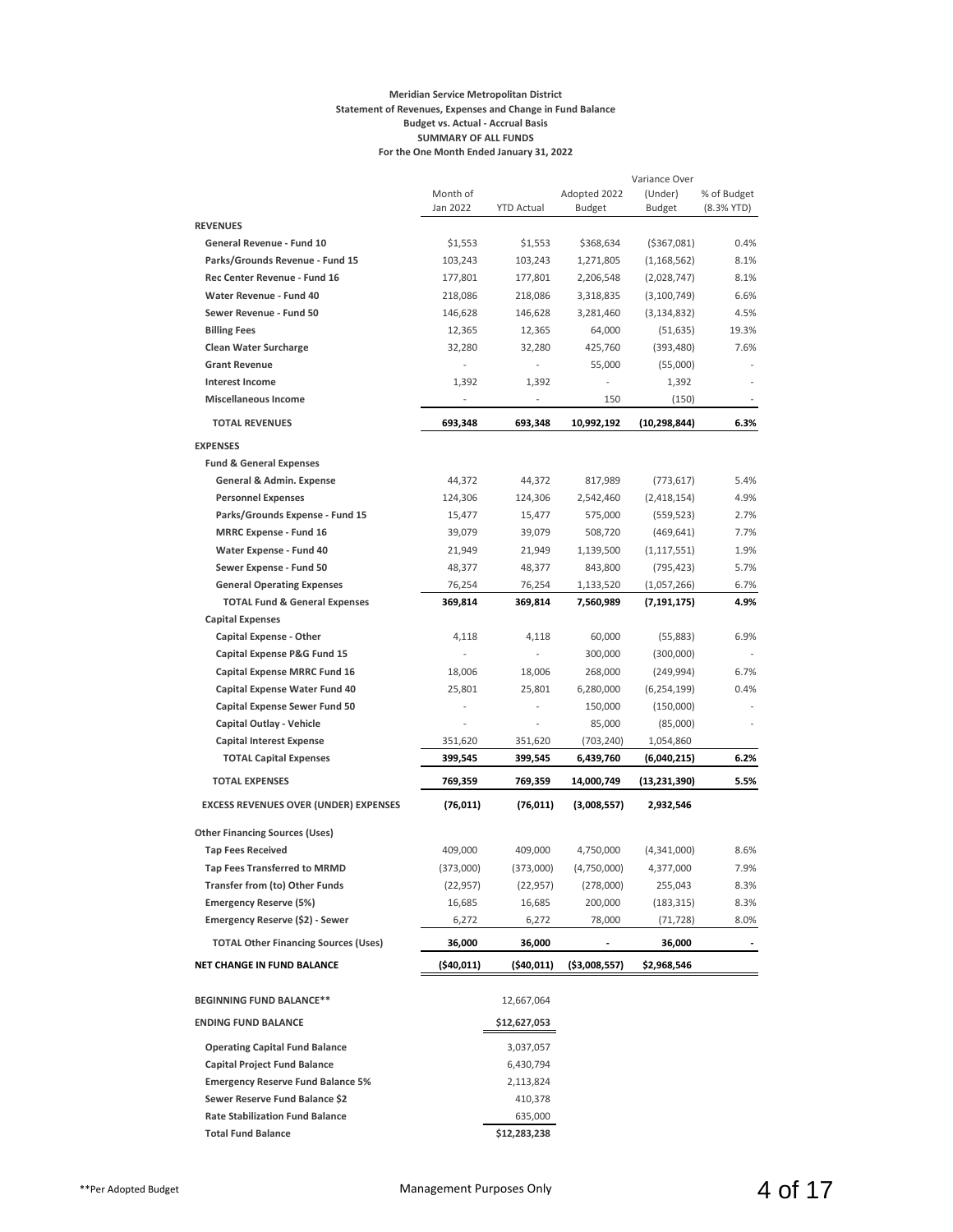## **Meridian Service Metropolitan District Statement of Revenues, Expenses and Change in Fund Balance Budget vs. Actual - Accrual Basis General Fund For the One Month Ended January 31, 2022**

|                                          |                          |                |                                   | Variance                                  |              |
|------------------------------------------|--------------------------|----------------|-----------------------------------|-------------------------------------------|--------------|
|                                          | Month of<br>Jan 2022     |                | Adopted<br>YTD Actual 2022 Budget | Over (Under) % of Budget<br><b>Budget</b> | $(8.3%$ YTD) |
| <b>REVENUES</b>                          |                          |                |                                   |                                           |              |
| <b>IGA - Meridian Ranch</b>              | $\overline{a}$           |                | \$350,000                         | ( \$350,000)                              |              |
| <b>AT&amp;T Lease</b>                    | 1,553                    | 1,553          | 18,634                            | (17,081)                                  | 8.3%         |
| <b>Interest Income</b>                   | 368                      | 368            |                                   | 368                                       |              |
| <b>Miscellaneous Income</b>              |                          |                | 150                               | (150)                                     |              |
| <b>TOTAL REVENUES</b>                    | 1,920                    | 1,920          | 368,784                           | (366, 864)                                | 0.5%         |
| <b>EXPENSES</b>                          |                          |                |                                   |                                           |              |
| <b>Accounting</b>                        | ÷                        |                | 1,000                             | (1,000)                                   |              |
| Audit                                    | ÷                        |                | 20,000                            | (20,000)                                  |              |
| <b>Payroll &amp; HR Services</b>         | 3,475                    | 3,475          | 54,000                            | (50, 525)                                 | 6.4%         |
| <b>Election Expense</b>                  | 260                      | 260            | 6,000                             | (5,740)                                   | 4.3%         |
| <b>Engineering/Consulting</b>            | 130                      | 130            | 2,000                             | (1,870)                                   | 6.5%         |
| Legal                                    | 3,917                    | 3,917          | 80,000                            | (76,083)                                  | 4.9%         |
| <b>Personnel Expenses</b>                | 1,195                    | 1,195          | 30,357                            | (29, 162)                                 | 3.9%         |
| <b>Copier - Contract Expenses</b>        | ÷                        |                | 5,000                             | (5,000)                                   | $\sim$       |
| IT/Computer/Software                     | L,                       |                | 14,200                            | (14, 200)                                 |              |
| <b>Rent - Shared</b>                     | 3,663                    | 3,663          | 47,080                            | (43, 417)                                 | 7.8%         |
| <b>Telephone &amp; Internet</b>          | 962                      | 962            | 7,500                             | (6, 538)                                  | 12.8%        |
| <b>Utilities</b>                         | 368                      | 368            | 4,000                             | (3,632)                                   | 9.2%         |
| <b>Repairs &amp; Maint - Office</b>      | 430                      | 430            | 5,000                             | (4,570)                                   | 8.6%         |
| <b>Supplies</b>                          | 131                      | 131            | 5,500                             | (5,369)                                   | 2.4%         |
| <b>Licenses, Certs &amp; Memberships</b> | 272                      | 272            | 2,500                             | (2,228)                                   | 10.9%        |
| <b>Subscriptions</b>                     | 25                       | 25             | 250                               | (225)                                     | 10.0%        |
| <b>Public Information</b>                | $\frac{1}{2}$            |                | 500                               | (500)                                     |              |
| <b>Meals &amp; Entertainment</b>         | 37                       | 37             | 6,284                             | (6, 247)                                  | 0.6%         |
| <b>Miscellaneous Expense</b>             | $\overline{\phantom{0}}$ |                | 1,000                             | (1,000)                                   |              |
| <b>Insurance</b>                         | 359                      | 359            | 5,839                             | (5,480)                                   | 6.2%         |
| <b>Vehicle, Equipment &amp; Travel</b>   | 238                      | 238            | 4,900                             | (4,662)                                   | 4.9%         |
| <b>TABOR Emergency Reserve 3%</b>        | $\overline{\phantom{0}}$ | $\blacksquare$ | 11,062                            | (11,062)                                  | $\sim$       |
| <b>TOTAL EXPENSES</b>                    | 15,462                   | 15,462         | 313,972                           | (298, 510)                                | 4.9%         |
| <b>NET CHANGE IN FUND BALANCE</b>        | ( \$13,541)              | ( \$13,541)    | \$54,812                          | (568, 353)                                |              |
| <b>BEGINNING FUND BALANCE**</b>          |                          | 62,251         |                                   |                                           |              |
| <b>ENDING FUND BALANCE</b>               |                          | \$48,710       |                                   |                                           |              |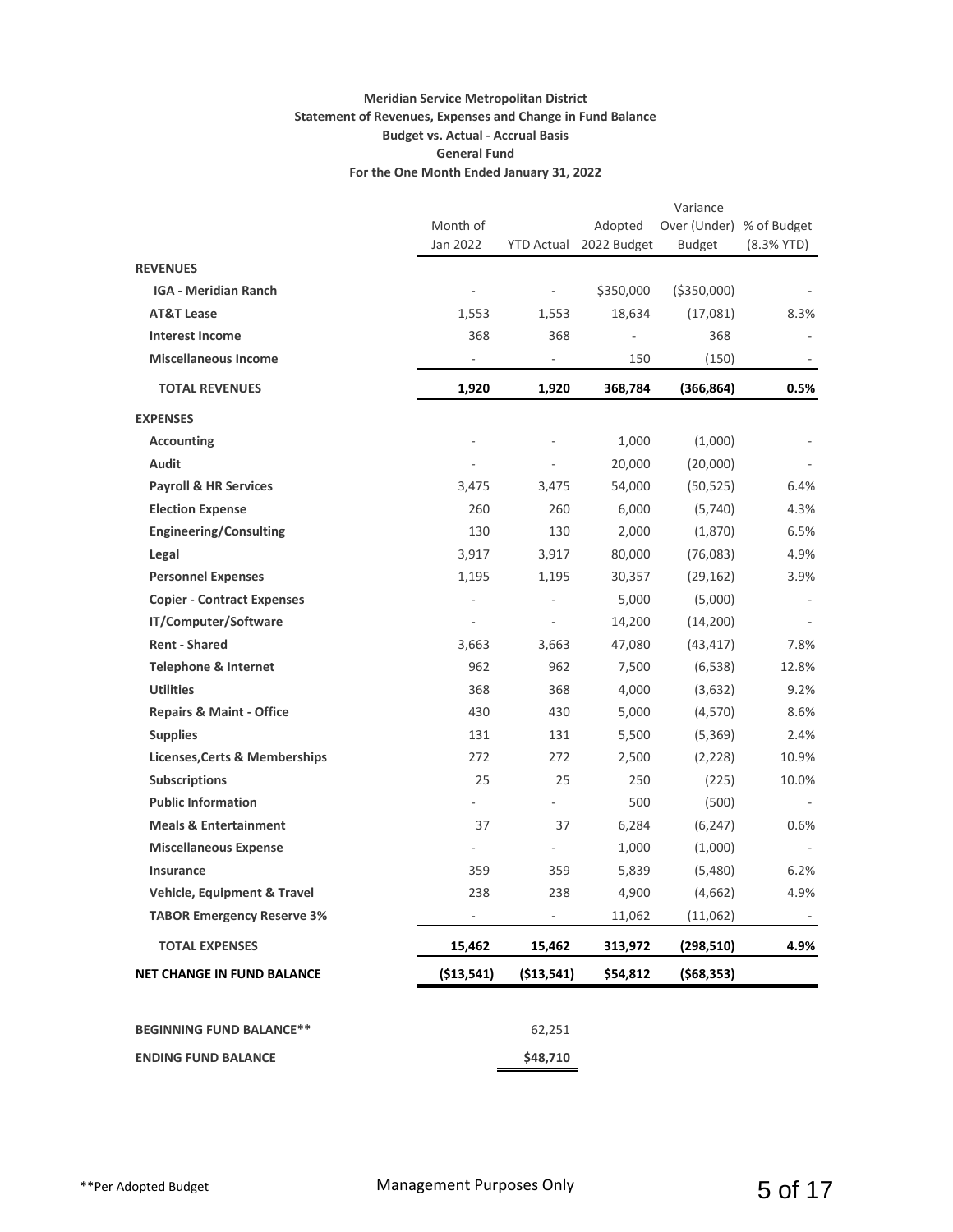#### **Meridian Service Metropolitan District Statement of Revenues, Expenses and Change in Fund Balance Budget vs. Actual - Accrual Basis Parks & Grounds Fund For the One Month Ended January 31, 2022**

|                                              |                          |                          |                        | Variance                                  |              |
|----------------------------------------------|--------------------------|--------------------------|------------------------|-------------------------------------------|--------------|
|                                              | Month of<br>Jan 2022     | <b>YTD Actual</b>        | Adopted<br>2022 Budget | Over (Under) % of Budget<br><b>Budget</b> | $(8.3%$ YTD) |
| <b>REVENUES</b>                              |                          |                          |                        |                                           |              |
| <b>Parks &amp; Grounds Fees</b>              | \$86,641                 | \$86,641                 | \$1,065,143            | (5978, 502)                               | 8.1%         |
| <b>Street Lighting Fees</b>                  | 16,602                   | 16,602                   | 206,662                | (190,060)                                 | 8.0%         |
| <b>Billing Fees</b>                          | 3,091                    | 3,091                    | 16,000                 | (12,909)                                  | 19.3%        |
| <b>Grant Revenue</b>                         |                          |                          | 55,000                 | (55,000)                                  |              |
| <b>Interest Income</b>                       | 7                        | 7                        |                        | 7                                         |              |
| <b>TOTAL REVENUES</b>                        | 106,341                  | 106,341                  | 1,342,805              | (1, 236, 464)                             | 7.9%         |
| <b>EXPENSES</b>                              |                          |                          |                        |                                           |              |
| General & Admin. Expense                     |                          |                          |                        |                                           |              |
| <b>Accounting</b>                            |                          |                          | 1,000                  | (1,000)                                   |              |
| <b>Customer Billing Services</b>             | 1,927                    | 1,927                    | 24,000                 | (22,073)                                  | 8.0%         |
| <b>Engineering/Consulting</b>                | 466                      | 466                      | 7,000                  | (6, 534)                                  | 6.7%         |
| Legal                                        | $\overline{\phantom{a}}$ | $\overline{\phantom{a}}$ | 2,500                  | (2,500)                                   |              |
| <b>Personnel Expenses</b>                    | 11,039                   | 11,039                   | 240,650                | (229, 611)                                | 4.6%         |
| <b>General Operations - Admin</b>            | 1,911                    | 1,911                    | 19,900                 | (17,989)                                  | 9.6%         |
| <b>TOTAL General &amp; Admin. Expense</b>    | 15,343                   | 15,343                   | 295,050                | (279, 707)                                | 5.2%         |
| <b>Operating Expense</b>                     |                          |                          |                        |                                           |              |
| Landscape Repair & Maint.                    | 14,605                   | 14,605                   | 506,000                | (491, 395)                                | 2.9%         |
| Hardscape Repair & Maint.<br>Park Maint.     | $\overline{\phantom{a}}$ |                          | 24,500                 | (24,500)                                  |              |
| Pond Maint.                                  | 871                      | 871                      | 37,500                 | (36, 629)                                 | 2.3%         |
| <b>Utilities</b>                             | 14,674                   | 14,674                   | 7,000<br>189,210       | (7,000)<br>(174, 536)                     | 7.8%         |
| Insurance                                    | 1,293                    | 1,293                    | 19,305                 | (18,012)                                  | 6.7%         |
| Vehicle, Equipment & Travel                  | 1,153                    | 1,153                    | 15,000                 | (13, 847)                                 | 7.7%         |
| <b>TOTAL Operating Expense</b>               | 32,597                   | 32,597                   | 798,515                | (765, 918)                                | 4.1%         |
| <b>Capital Outlay - Vehicle</b>              |                          |                          | 21,000                 | (21,000)                                  |              |
| <b>TOTAL EXPENSES</b>                        | 47,940                   | 47,940                   | 1,114,565              | (1,066,625)                               | 4.3%         |
| <b>EXCESS REVENUES OVER (UNDER) EXPENSES</b> | 58,401                   | 58,401                   | 228,240                | (169, 839)                                |              |
| <b>Other Financing Sources (Uses)</b>        |                          |                          |                        |                                           |              |
| <b>Transfer from (to) Other Funds</b>        |                          |                          |                        |                                           |              |
| <b>Transfer from (to) Capital</b>            | (25,000)                 | (25,000)                 | (300,000)              | 275,000                                   | 8.3%         |
| <b>TOTAL Transfer from (to) Other Funds</b>  | (25,000)                 | (25,000)                 | (300,000)              | 275,000                                   | 8.3%         |
| <b>TOTAL Other Financing Sources (Uses)</b>  | (25,000)                 | (25,000)                 | (300,000)              | 275,000                                   | 8.3%         |
|                                              |                          |                          |                        |                                           |              |
| <b>NET CHANGE IN FUND BALANCE</b>            | \$33,401                 | \$33,401                 | (571,760)              | \$105,161                                 |              |
| <b>BEGINNING FUND BALANCE**</b>              |                          | 334,973                  |                        |                                           |              |
| <b>ENDING FUND BALANCE</b>                   |                          | \$368,374                |                        |                                           |              |
| <b>Operating Capital Fund Balance</b>        |                          | 213,370                  |                        |                                           |              |
| <b>Emergency Reserve Fund Balance 5%</b>     |                          | 145,004                  |                        |                                           |              |
| <b>Rate Stabilization Fund Balance</b>       |                          | 10,000                   |                        |                                           |              |
| <b>Total Fund Balance</b>                    |                          | \$325,021                |                        |                                           |              |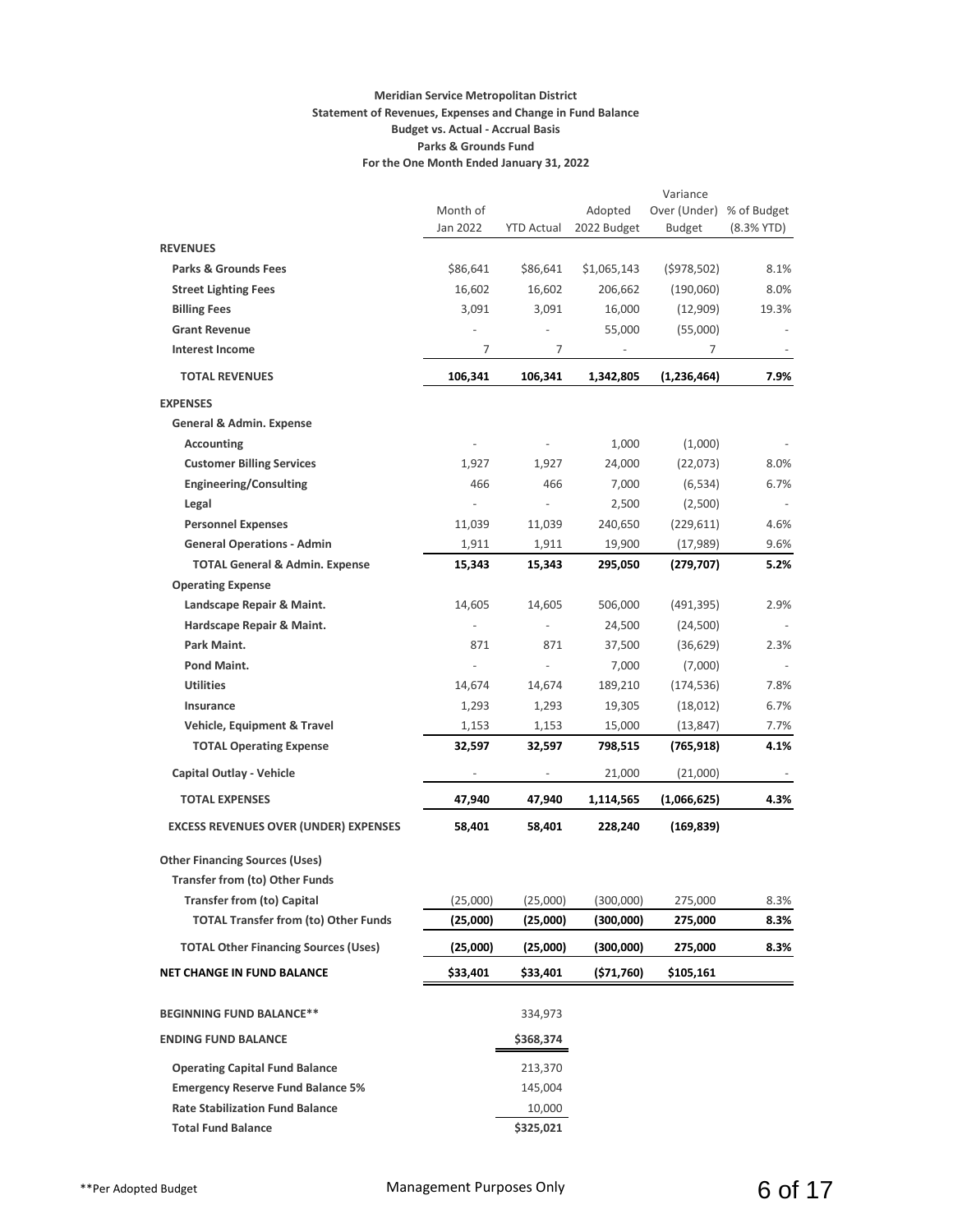#### **Meridian Service Metropolitan District Statement of Revenues, Expenses and Change in Fund Balance Budget vs. Actual - Accrual Basis Recreation Center Fund For the One Month Ended January 31, 2022**

|                                              | Month of<br>Jan 2022         | <b>YTD Actual</b>        | Adopted<br>2022 Budget | Variance Over<br>(Under)<br><b>Budget</b> | % of Budget<br>$(8.3%$ YTD) |
|----------------------------------------------|------------------------------|--------------------------|------------------------|-------------------------------------------|-----------------------------|
| <b>REVENUES</b>                              |                              |                          |                        |                                           |                             |
| <b>Recreation Center Service Fees</b>        | \$165,432                    | \$165,432                | \$2,076,458            | ( \$1,911,026)                            | 8.0%                        |
| <b>Fee Based Programming</b>                 | 12,033                       | 12,033                   | 114,000                | (101, 967)                                | 10.6%                       |
| <b>MRRC Concession Sales</b>                 | ÷,                           |                          | 2,000                  | (2,000)                                   |                             |
| <b>Falcon Freedom Days Revenue</b>           | $\overline{\phantom{a}}$     |                          | 8,750                  | (8,750)                                   |                             |
| <b>Advertising Fees</b>                      | 336                          | 336                      | 5,340                  | (5,004)                                   | 6.3%                        |
| <b>Billing Fees</b>                          | 3,091                        | 3,091                    | 16,000                 | (12,909)                                  | 19.3%                       |
| <b>TOTAL REVENUES</b>                        | 180,892                      | 180,892                  | 2,222,548              | (2,041,656)                               | 8.1%                        |
| <b>EXPENSES</b>                              |                              |                          |                        |                                           |                             |
| General & Admin. Expense                     |                              |                          |                        |                                           |                             |
| <b>Accounting</b>                            |                              |                          | 1,000                  | (1,000)                                   |                             |
| <b>Customer Billing Services</b>             | 3,366                        | 3,366                    | 42,000                 | (38, 634)                                 | 8.0%                        |
| <b>Engineering/Consulting</b>                | 819                          | 819                      | 10,000                 | (9, 181)                                  | 8.2%                        |
| Legal                                        | ä,                           | ÷,                       | 1,000                  | (1,000)                                   |                             |
| <b>Personnel Expenses</b>                    | 63,097                       | 63,097                   | 1,200,967              | (1, 137, 870)                             | 5.3%                        |
| <b>General Operations - Admin</b>            | 4,914                        | 4,914                    | 60,350                 | (55, 436)                                 | 8.1%                        |
| <b>TOTAL General &amp; Admin. Expense</b>    | 72,196                       | 72,196                   | 1,315,317              | (1,243,121)                               | 5.5%                        |
| <b>Operating Expense</b>                     |                              |                          |                        |                                           |                             |
| <b>Programming Supplies</b>                  | 5,389                        | 5,389                    | 62,000                 | (56, 611)                                 | 8.7%                        |
| <b>Building Maint.</b>                       | 6,332                        | 6,332                    | 144,720                | (138, 388)                                | 4.4%                        |
| Grounds Maint.                               | $\qquad \qquad \blacksquare$ | $\overline{\phantom{a}}$ | 1,000                  | (1,000)                                   |                             |
| Pool Maint.                                  | 3,889                        | 3,889                    | 157,000                | (153, 111)                                | 2.5%                        |
| <b>MRRC Security</b>                         | ä,                           | ä,                       | 4,000                  | (4,000)                                   |                             |
| <b>Exercise Equip. &amp; Furn.-Replace</b>   | 23,468                       | 23,468                   | 75,000                 | (51, 532)                                 | 31.3%                       |
| <b>MR Community Events</b>                   | ÷,                           |                          | 15,000                 | (15,000)                                  |                             |
| <b>Falcon Freedom Days Expenses</b>          |                              |                          | 50,000                 | (50,000)                                  |                             |
| <b>Utilities</b>                             | 18,774                       | 18,774                   | 186,375                | (167, 601)                                | 10.1%                       |
| Insurance                                    | 2,281                        | 2,281                    | 32,315                 | (30,034)                                  | 7.1%                        |
| Vehicle, Equipment & Travel                  | 102                          | 102                      | 2,500                  | (2,398)                                   | 4.1%                        |
| <b>TOTAL Operating Expense</b>               | 60,236                       | 60,236                   | 729,910                | (669,674)                                 | 8.3%                        |
| <b>TOTAL EXPENSES</b>                        | 132,432                      | 132,432                  | 2,045,227              | (1,912,795)                               | 6.5%                        |
| <b>EXCESS REVENUES OVER (UNDER) EXPENSES</b> | 48,461                       | 48,461                   | 177,321                | (128,860)                                 |                             |
| <b>Other Financing Sources (Uses)</b>        |                              |                          |                        |                                           |                             |
| <b>Transfer from (to) Other Funds</b>        |                              |                          |                        |                                           |                             |
| <b>Transfer from (to) Capital</b>            | (22, 370)                    | (22, 370)                | (268,000)              | 245,630                                   | 8.3%                        |
| <b>TOTAL Transfer from (to) Other Funds</b>  | (22, 370)                    | (22, 370)                | (268,000)              | 245,630                                   | 8.3%                        |
| <b>TOTAL Other Financing Sources (Uses)</b>  | (22, 370)                    | (22, 370)                | (268,000)              | 245,630                                   | 8.3%                        |
| <b>NET CHANGE IN FUND BALANCE</b>            | \$26,091                     | \$26,091                 | (\$90,679)             | \$116,770                                 |                             |
|                                              |                              |                          |                        |                                           |                             |
| <b>BEGINNING FUND BALANCE**</b>              |                              | 427,347                  |                        |                                           |                             |
| <b>ENDING FUND BALANCE</b>                   |                              | \$453,438                |                        |                                           |                             |
| <b>Operating Capital Fund Balance</b>        |                              | 283,860                  |                        |                                           |                             |
| <b>Emergency Reserve Fund Balance 5%</b>     |                              | 159,578                  |                        |                                           |                             |
| <b>Rate Stabilization Fund Balance</b>       |                              | 10,000                   |                        |                                           |                             |
| <b>Total Fund Balance</b>                    |                              | \$419,101                |                        |                                           |                             |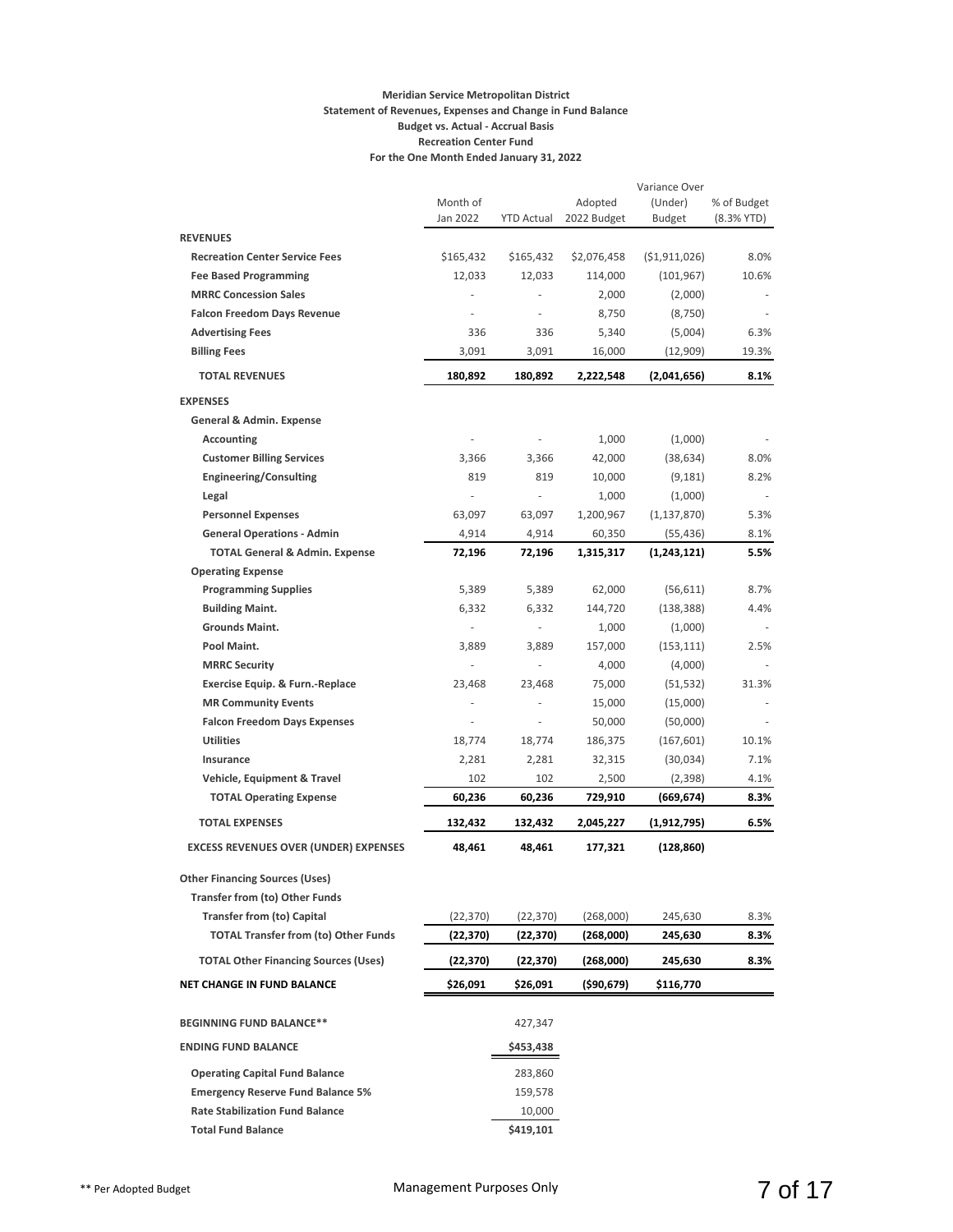#### **Meridian Service Metropolitan District Statement of Revenues, Expenses and Change in Fund Balance Budget vs. Actual - Accrual Basis Capital Fund For the One Month Ended January 31, 2022**

|                                              |                      |                          |                        | Variance                                  |            |
|----------------------------------------------|----------------------|--------------------------|------------------------|-------------------------------------------|------------|
|                                              | Month of<br>Jan 2022 | <b>YTD Actual</b>        | Adopted<br>2022 Budget | Over (Under) % of Budget<br><b>Budget</b> | (8.3% YTD) |
| <b>REVENUES</b>                              |                      |                          |                        |                                           |            |
| <b>Clean Water Surcharge</b>                 | \$32,280             | \$32,280                 | \$425,760              | ( \$393,480)                              | 7.6%       |
| <b>Interest Income</b>                       | 949                  | 949                      |                        | 949                                       |            |
| <b>TOTAL REVENUES</b>                        | 33,229               | 33,229                   | 425,760                | (392,531)                                 | 7.8%       |
| <b>EXPENSES</b>                              |                      |                          |                        |                                           |            |
| <b>Capital Expense - Other</b>               |                      |                          |                        |                                           |            |
| <b>Build-Out CIP &amp; Funding Plan</b>      | 4,118                | 4,118                    | 60,000                 | (55, 883)                                 | 6.9%       |
| <b>TOTAL Capital Expense - Other</b>         | 4,118                | 4,118                    | 60,000                 | (55, 883)                                 | 6.9%       |
| Capital Expense P&G Fund 15                  |                      |                          |                        |                                           |            |
| 3rd Const & Acq-Winding Walk                 |                      |                          | 300,000                | (300,000)                                 |            |
| TOTAL Capital Expense P&G Fund 15            |                      |                          | 300,000                | (300,000)                                 |            |
| Capital Expense MRRC Fund 16                 |                      |                          |                        |                                           |            |
| <b>MRRC Expansion</b>                        |                      |                          | 50,000                 | (50,000)                                  |            |
| <b>Lobby Remodel</b>                         | 18,006               | 18,006                   | 118,000                | (99, 994)                                 | 15.3%      |
| <b>Locker Replacement</b>                    | Ĭ.                   | $\overline{\phantom{a}}$ | 100,000                | (100,000)                                 |            |
| <b>TOTAL Capital Expense MRRC Fund 16</b>    | 18,006               | 18,006                   | 268,000                | (249,994)                                 | 6.7%       |
| Capital Expense Water Fund 40                |                      |                          |                        |                                           |            |
| <b>Expand Filter Plant &amp; Bldg</b>        |                      |                          | 2,000,000              | (2,000,000)                               |            |
| Purchase WHMD 2.0 MG Water Tank              |                      |                          | 750,000                | (750,000)                                 |            |
| <b>Water Rights</b>                          | 25,801               | 25,801                   | 750,000                | (724,199)                                 | 3.4%       |
| <b>Wells at Guthrie Ranch Site 4</b>         |                      |                          | 30,000                 | (30,000)                                  |            |
| <b>Well at Latigo Trails</b>                 |                      |                          | 1,500,000              | (1,500,000)                               |            |
| <b>Transmission Line FP to Tanks</b>         |                      |                          | 1,200,000              | (1,200,000)                               |            |
| <b>Latigo Transmission Line</b>              |                      |                          | 50,000                 | (50,000)                                  |            |
| <b>TOTAL Capital Expense Water Fund 40</b>   | 25,801               | 25,801                   | 6,280,000              | (6,254,199)                               | 0.4%       |
| <b>Capital Expense Sewer Fund 50</b>         |                      |                          |                        |                                           |            |
| WH Sewer Bypass Phase 2 & 3                  |                      |                          | 75,000                 | (75,000)                                  |            |
| <b>Mid-Point Injection Station</b>           |                      |                          | 20,000                 | (20,000)                                  |            |
| <b>2022 Lift Station Improvements</b>        |                      |                          | 55,000                 | (55,000)                                  |            |
| <b>TOTAL Capital Expense Sewer Fund 50</b>   |                      |                          | 150,000                | (150,000)                                 |            |
| <b>Capital Interest Expense</b>              | 351,620              | 351,620                  | (703,240)              | 1,054,860                                 |            |
| <b>TOTAL EXPENSES</b>                        | 399,545              | 399,545                  | 6,354,760              | (5,955,215)                               | 6.3%       |
| <b>EXCESS REVENUES OVER (UNDER) EXPENSES</b> | (366,315)            | (366, 315)               | (5,929,000)            | 5,562,685                                 |            |
| <b>Other Financing Sources (Uses)</b>        |                      |                          |                        |                                           |            |
| <b>Transfer from (to) Other Funds</b>        |                      |                          |                        |                                           |            |
| <b>Transfer from (to) General Fund</b>       | 191,685              | 191,685                  | 2,300,000              | (2, 108, 315)                             | 8.3%       |
| Transfer from (to) P&G Fund                  | 25,000               | 25,000                   | 300,000                | (275,000)                                 | 8.3%       |
| <b>Transfer from (to) Rec Fund</b>           | 22,370               | 22,370                   | 268,000                | (245, 630)                                | 8.3%       |
| <b>Transfer from (to) Water Fund</b>         | 170,870              | 170,870                  | 2,050,000              | (1,879,130)                               | 8.3%       |
| <b>Transfer from (to) Sewer Fund</b>         | 4,446                | 4,446                    | 52,846                 | (48, 400)                                 | 8.4%       |
| <b>TOTAL Transfer from (to) Other Funds</b>  | 414,371              | 414,371                  | 4,970,846              | (4,556,475)                               | 8.3%       |
| <b>TOTAL Other Financing Sources (Uses)</b>  | 414,371              | 414,371                  | 4,970,846              | (4,556,475)                               | 8.3%       |
| <b>NET CHANGE IN FUND BALANCE</b>            | \$48,056             | \$48,056                 | (\$958,154)            | \$1,006,210                               |            |
|                                              |                      |                          |                        |                                           |            |
| <b>BEGINNING FUND BALANCE**</b>              |                      | 6,382,738                |                        |                                           |            |
| <b>ENDING FUND BALANCE</b>                   |                      | \$6,430,794              |                        |                                           |            |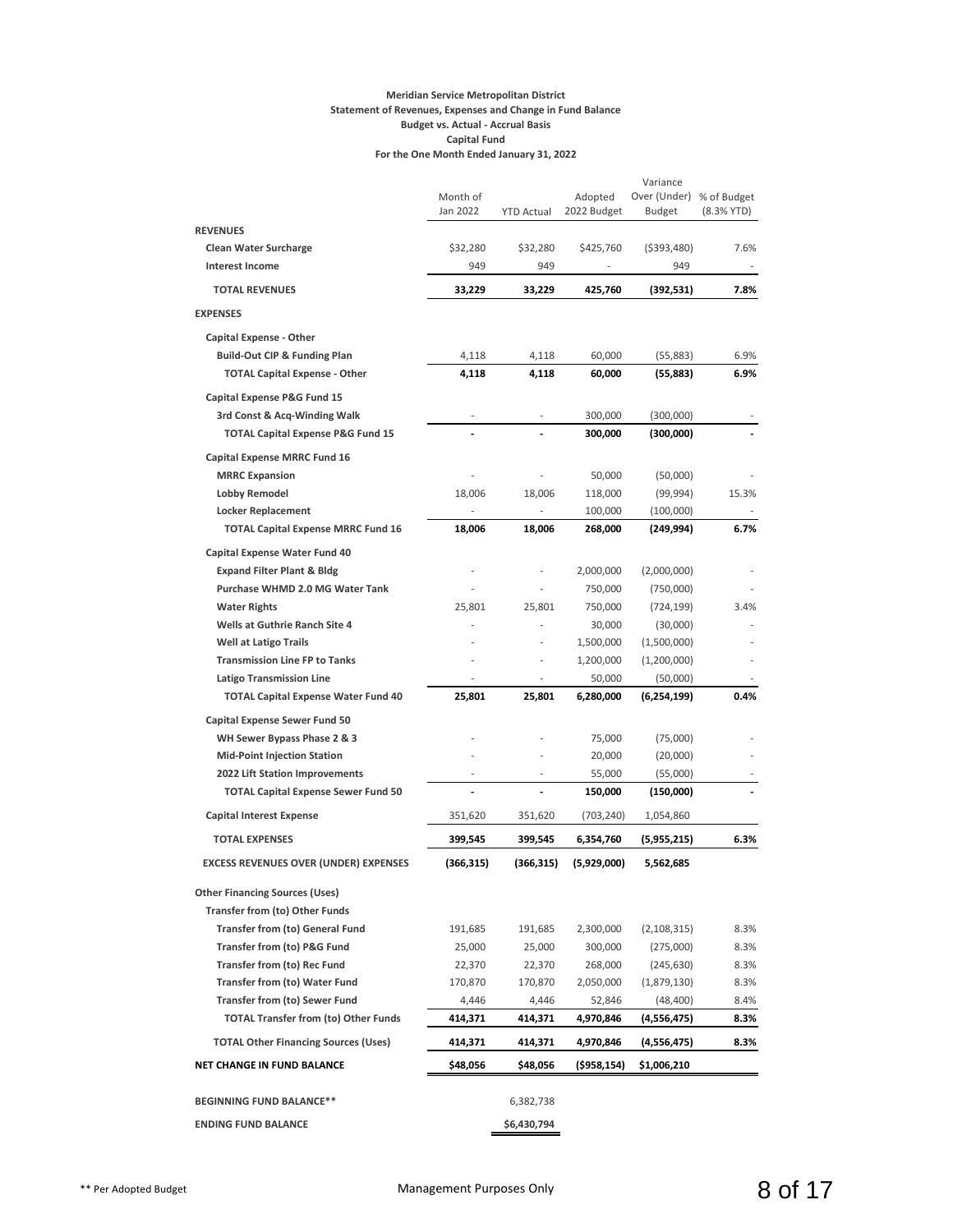#### **Meridian Service Metropolitan District Statement of Revenues, Expenses and Change in Fund Balance Budget vs. Actual - Accrual Basis Water Fund For the One Month Ended January 31, 2022**

|                                                       | Month of<br>Jan 2022 | <b>YTD Actual</b>        | <b>Budget</b>    | Adopted 2022 Variance Over % of Budget<br>(Under) Budget (8.3% YTD) |       |
|-------------------------------------------------------|----------------------|--------------------------|------------------|---------------------------------------------------------------------|-------|
|                                                       |                      |                          |                  |                                                                     |       |
| <b>REVENUES</b><br><b>Water Service Fees - Res.</b>   |                      |                          | \$2,714,980      |                                                                     | 7.1%  |
| <b>Water Service Fees - Comm.</b>                     | \$191,425<br>4,277   | \$191,425<br>4,277       | 145,165          | (52, 523, 555)<br>(140, 888)                                        | 2.9%  |
| <b>Meter Set Fees</b>                                 | 14,285               |                          | 162,500          | (148, 215)                                                          | 8.8%  |
| Irrigation                                            | 8,099                | 14,285<br>8,099          |                  |                                                                     | 3.2%  |
| IGA Shared Water Cost Reimb.                          |                      | ÷,                       | 256,190          | (248,091)                                                           |       |
| <b>Billing Fees</b>                                   | 3,091                | 3,091                    | 40,000<br>16,000 | (40,000)<br>(12,909)                                                | 19.3% |
|                                                       |                      |                          |                  |                                                                     |       |
| <b>TOTAL REVENUES</b>                                 | 221,177              | 221,177                  | 3,334,835        | (3, 113, 658)                                                       | 6.6%  |
| <b>EXPENSES</b>                                       | 1,279                | 1,279                    |                  | 1,279                                                               |       |
| General & Admin. Expense                              |                      |                          |                  |                                                                     |       |
| <b>Accounting</b>                                     |                      | $\overline{\phantom{a}}$ | 1,000            | (1,000)                                                             |       |
| <b>Customer Billing Services</b>                      | 4,574                | 4,574                    | 52,800           | (48, 226)                                                           | 8.7%  |
| <b>Engineering/Consulting</b>                         | 2,595                | 2,595                    | 100,000          | (97, 405)                                                           | 2.6%  |
| Legal                                                 |                      | ÷,                       | 20,000           | (20,000)                                                            |       |
| <b>Personnel Expenses</b>                             | 23,855               | 23,855                   | 524,311          | (500, 456)                                                          | 4.5%  |
| <b>General Operations - Admin</b>                     | 2,730                | 2,730                    | 66,575           | (63, 845)                                                           | 4.1%  |
| <b>TOTAL General &amp; Admin. Expense</b>             | 33,753               | 33,753                   | 764,686          | (730,933)                                                           | 4.4%  |
| <b>Operating Expense</b>                              |                      |                          |                  |                                                                     |       |
| <b>Water Operations General</b>                       | 3,375                | 3,375                    | 86,000           | (82, 625)                                                           | 3.9%  |
| <b>Raw Water Operations</b>                           | 586                  | 586                      | 375,000          | (374, 414)                                                          | 0.2%  |
| <b>Water Treatment Operations</b>                     | 1,865                | 1,865                    | 473,000          | (471, 135)                                                          | 0.4%  |
| <b>Water Distribution Operations</b>                  | 16,123               | 16,123                   | 184,000          | (167, 877)                                                          | 8.8%  |
| <b>Non-Potable Water Operations</b>                   |                      |                          | 21,500           | (21,500)                                                            |       |
| <b>Utilities</b>                                      | 27,840               | 27,840                   | 539,685          | (511, 845)                                                          | 5.2%  |
| Insurance                                             | 3,082                | 3,082                    | 49,447           | (46, 365)                                                           | 6.2%  |
| Vehicle, Equipment & Travel                           | 455                  | 455                      | 15,500           | (15,045)                                                            | 2.9%  |
| <b>TOTAL Operating Expense</b>                        | 53,326               | 53,326                   | 1,744,132        | (1,690,806)                                                         | 3.1%  |
| Capital Outlay - Vehicle                              |                      |                          | 32,000           | (32,000)                                                            |       |
| <b>TOTAL EXPENSES</b>                                 | 88,359               | 88,359                   | 2,540,818        | (2,452,459)                                                         | 3.5%  |
| <b>EXCESS REVENUES OVER (UNDER) EXPENSES</b>          | 132,818              | 132,818                  | 794,017          | (661,199)                                                           |       |
| <b>Other Financing Sources (Uses)</b>                 |                      |                          |                  |                                                                     |       |
| Tap & Transfers from (to) Other Funds                 |                      |                          |                  |                                                                     |       |
| <b>Tap Fees Received</b>                              | 204,500              | 204,500                  | 2,375,000        | (2, 170, 500)                                                       | 8.6%  |
| <b>Tap Fees Transferred to MRMD</b>                   | (186, 500)           | (186, 500)               | (2,375,000)      | 2,188,500                                                           | 7.9%  |
| <b>Transfer from (to) Capital</b>                     | (170, 870)           | (170, 870)               | (2,050,000)      | 1,879,130                                                           | 8.3%  |
| <b>TOTAL Tap &amp; Transfers from (to) Other Fund</b> | (152, 870)           | (152, 870)               | (2,050,000)      | 1,897,130                                                           | 7.5%  |
| <b>TOTAL Other Financing Sources (Uses)</b>           | (152,870)            | (152,870)                | (2,050,000)      | 1,897,130                                                           | 7.5%  |
| <b>NET CHANGE IN FUND BALANCE</b>                     | (\$20,052)           | ( \$20,052)              | ( \$1,255,983)   | \$1,235,931                                                         |       |
|                                                       |                      |                          |                  |                                                                     |       |
| <b>BEGINNING FUND BALANCE**</b>                       |                      | 2,166,493                |                  |                                                                     |       |
| <b>ENDING FUND BALANCE</b>                            |                      | \$2,146,441              |                  |                                                                     |       |
| <b>Operating Capital Fund Balance</b>                 |                      | 840,688                  |                  |                                                                     |       |
| <b>Emergency Reserve Fund Balance 5%</b>              |                      | 1,005,753                |                  |                                                                     |       |
| <b>Rate Stabilization Fund Balance</b>                |                      | 300,000                  |                  |                                                                     |       |
| <b>Total Fund Balance</b>                             |                      | \$2,161,078              |                  |                                                                     |       |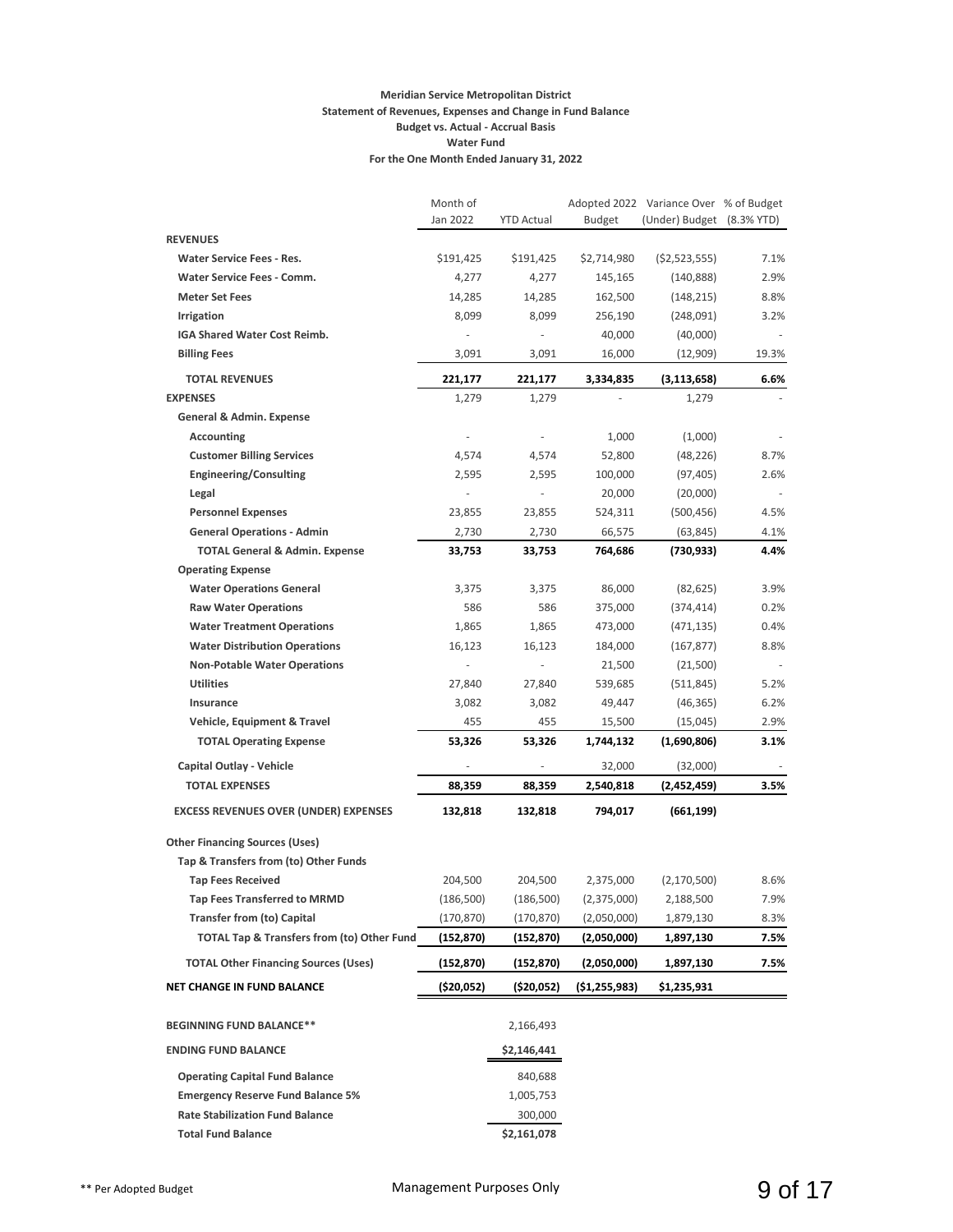#### **Meridian Service Metropolitan District Statement of Revenues, Expenses and Change in Fund Balance Budget vs. Actual - Accrual Basis Sewer Fund For the One Month Ended January 31, 2022**

|                                              |                       |                   |               | Variance Over |             |
|----------------------------------------------|-----------------------|-------------------|---------------|---------------|-------------|
|                                              | Month of              |                   | Adopted       | (Under)       | % of Budget |
|                                              | Jan 2022              | <b>YTD Actual</b> | 2022 Budget   | <b>Budget</b> | (8.3% YTD)  |
| <b>REVENUES</b>                              |                       |                   |               |               |             |
| Sewer Fees - Res.                            | \$148,280             | \$148,280         | \$1,848,242   | (\$1,699,962) | 8.0%        |
| Sewer Fees - Comm.                           | (1,652)               | (1,652)           | 36,750        | (38, 402)     | $-4.5%$     |
| <b>Sterling Ranch Revenue</b>                |                       |                   | 1,341,468     | (1,341,468)   |             |
| IGA Shared Sewer Cost Reimb.                 |                       |                   | 55,000        | (55,000)      |             |
| <b>Billing Fees</b>                          | 3,091                 | 3,091             | 16,000        | (12,909)      | 19.3%       |
| <b>Interest Income</b>                       | 68                    | 68                |               | 68            |             |
| <b>TOTAL REVENUES</b>                        | 149,787               | 149,787           | 3,297,460     | (3, 147, 673) | 4.5%        |
| <b>EXPENSES</b>                              | 1,144                 | 1,144             |               | 1,144         |             |
| General & Admin. Expense                     |                       |                   |               |               |             |
| Accounting                                   |                       |                   | 1,000         | (1,000)       |             |
| <b>Customer Billing Services</b>             | 3,705                 | 3,705             | 42,000        | (38, 295)     | 8.8%        |
| <b>Engineering/Consulting</b>                | 1,514                 | 1,514             | 35,000        | (33, 486)     | 4.3%        |
| Legal                                        |                       |                   | 20,000        | (20,000)      |             |
| <b>Personnel Expenses</b>                    | 25,121                | 25,121            | 546,175       | (521, 054)    | 4.6%        |
| <b>General Operations - Admin</b>            | 2,182                 | 2,182             | 49,050        | (46, 868)     | 4.4%        |
| <b>TOTAL General &amp; Admin. Expense</b>    | 32,522                | 32,522            | 693,225       | (660, 703)    | 4.7%        |
| <b>Operating Expense</b>                     |                       |                   |               |               |             |
| <b>Sewer Operations</b>                      | 24,207                | 24,207            | 489,500       | (465, 293)    | 4.9%        |
| <b>Lift Station Operations</b>               | 11,140                | 11,140            | 244,200       | (233,060)     | 4.6%        |
| <b>Lift Station Operations-Shared</b>        | 13,030                | 13,030            | 110,100       | (97,070)      | 11.8%       |
| <b>Utilities</b>                             | 253                   | 253               | 4,515         | (4, 262)      | 5.6%        |
| Insurance                                    | 2,503                 | 2,503             | 31,367        | (28, 864)     | 8.0%        |
| Vehicle, Equipment & Travel                  | 822                   | 822               | 26,500        | (25, 678)     | 3.1%        |
| <b>TOTAL Operating Expense</b>               | 51,956                | 51,956            | 906,182       | (854,226)     | 5.7%        |
|                                              |                       |                   |               |               |             |
| Capital Outlay - Vehicle                     |                       |                   | 32,000        | (32,000)      |             |
| <b>TOTAL EXPENSES</b>                        | 85,622                | 85,622            | 1,631,407     | (1,545,785)   | 5.2%        |
| <b>EXCESS REVENUES OVER (UNDER) EXPENSES</b> | 64,165                | 64,165            | 1,666,053     | (1,601,888)   |             |
| <b>Other Financing Sources (Uses)</b>        |                       |                   |               |               |             |
| Tap & Transfers from (to) Other Funds        |                       |                   |               |               |             |
| <b>Tap Fees Received</b>                     | 204,500               | 204,500           | 2,375,000     | (2, 170, 500) | 8.6%        |
| <b>Tap Fees Transferred to MRMD</b>          | (186, 500)            | (186, 500)        | (2,375,000)   | 2,188,500     | 7.9%        |
| <b>Transfer from (to) Capital</b>            | (196, 131)            | (196, 131)        | (2,352,846)   | 2,156,715     | 8.3%        |
| <b>Transfer from (to) Emer Reserve</b>       | (16, 685)             | (16, 685)         | (200,000)     | 183,315       | 8.3%        |
| Transfer from (to) Emer. (\$2)               |                       |                   | (78,000)      | 71,728        | 8.0%        |
| TOTAL Tap & Transfers from (to) Other Fun    | (6, 272)<br>(201,088) | (6, 272)          | (2,630,846)   |               | 7.6%        |
|                                              |                       | (201,088)         |               | 2,429,758     |             |
| <b>Emergency Reserves</b>                    |                       |                   |               |               |             |
| <b>Emergency Reserve (5%)</b>                | 16,685                | 16,685            | 200,000       | (183, 315)    | 8.3%        |
| Emergency Reserve (\$2) - Sewer              | 6,272                 | 6,272             | 78,000        | (71, 728)     | 8.0%        |
| <b>TOTAL Emergency Reserves</b>              | 22,957                | 22,957            | 278,000       | (255,043)     | 8.3%        |
| <b>TOTAL Other Financing Sources (Uses)</b>  | (178,131)             | (178,131)         | (2,352,846)   | 2,174,715     | 7.6%        |
| NET CHANGE IN FUND BALANCE                   | (\$113,966)           | (\$113,966)       | ( \$686, 793) | \$572,827     |             |
|                                              |                       |                   |               |               |             |
| <b>BEGINNING FUND BALANCE**</b>              |                       | 3,293,262         |               |               |             |
| <b>ENDING FUND BALANCE</b>                   |                       | \$3,179,296       |               |               |             |
| <b>Operating Capital Fund Balance</b>        |                       | 1,650,429         |               |               |             |
| <b>Emergency Reserve Fund Balance 5%</b>     |                       | 803,489           |               |               |             |
| Sewer Reserve Fund Balance \$2               |                       | 410,378           |               |               |             |
| <b>Rate Stabilization Fund Balance</b>       |                       | 315,000           |               |               |             |
| <b>Total Fund Balance</b>                    |                       | \$3,289,379       |               |               |             |
|                                              |                       |                   |               |               |             |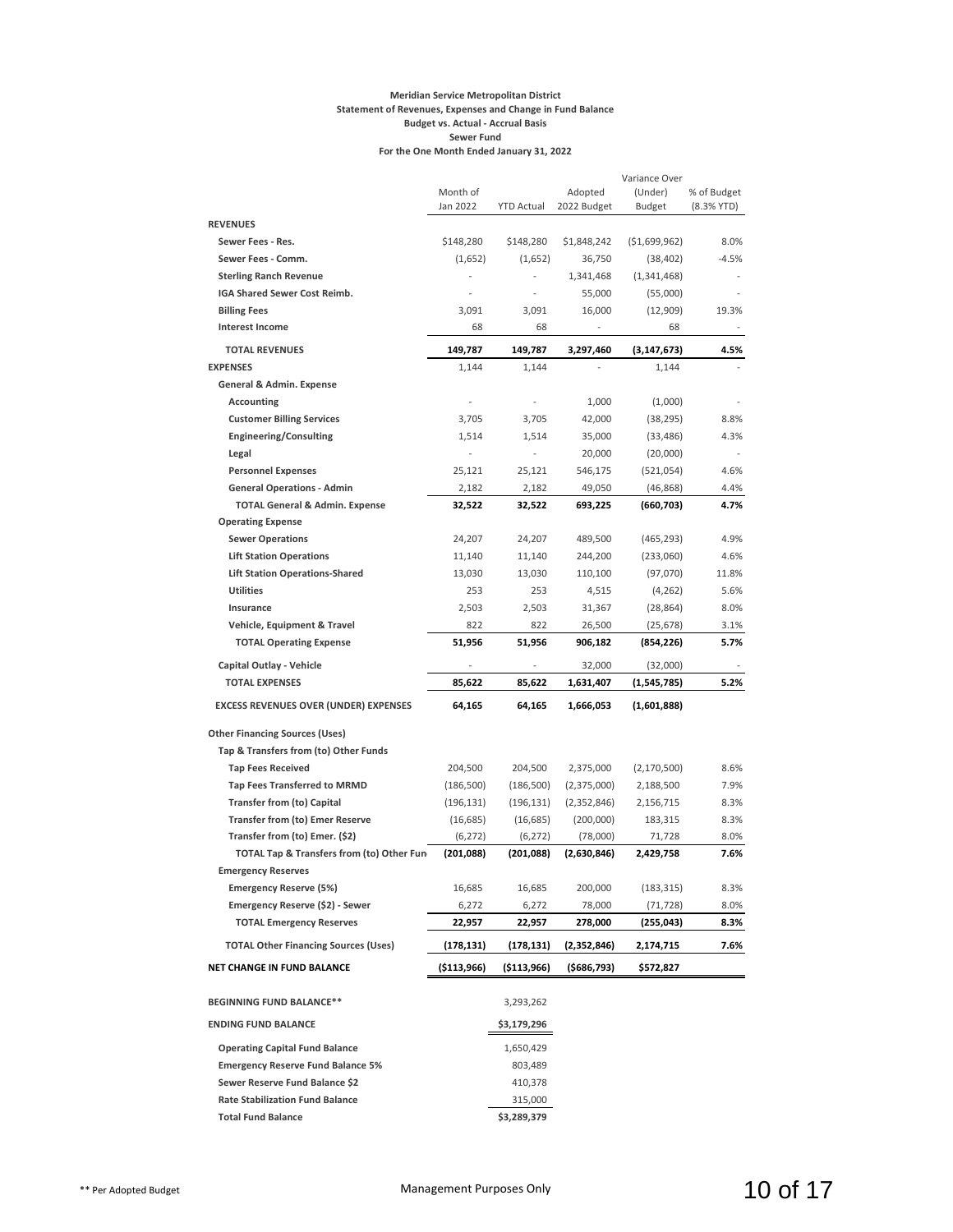#### **Meridian Service Metropolitan District 2022 Tap Report**

|        |                        |                 |                         |                                 |                |                                        |                    |                              | <b>Meter Amt</b> |                                                |                       |
|--------|------------------------|-----------------|-------------------------|---------------------------------|----------------|----------------------------------------|--------------------|------------------------------|------------------|------------------------------------------------|-----------------------|
| Counts | Date                   | Tap Receipt No. | <b>Service Address</b>  | Filing #                        | Lot #          | <b>Builder</b>                         |                    | <b>Tap Amt Paid</b>          | Paid             | Check No.                                      | <b>Monthly Totals</b> |
| 20     | 2/1/2022               | 3513            | 10790 Rolling Peaks Dr  | Rolling Hills Ranch 1           | 234            | <b>ZRH Construction</b>                | \$                 | 19,000.00 \$                 | 655.00           | Check #1305                                    |                       |
| 21     | 2/1/2022               | 3514            | 10791 Rolling Peaks Dr  | Rolling Hills Ranch 1           | 263            | <b>ZRH Construction</b>                | \$                 | 19,000.00 \$                 | 655.00           | Check #1305                                    |                       |
| 22     | 2/1/2022               | 3515            | 9871 Hidden Enclave Ct  | Stonebridge 4                   | 115            | <b>Covington Homes</b>                 | \$                 | 19,000.00 \$                 | 655.00           | Wire/220201115215                              |                       |
| 23     | 2/3/2022               | 3516            | 9870 Hidden Enclave Ct  | Stonebridge 4                   | 108            | <b>Century Communities</b>             | \$                 | 19,000.00 \$                 | 655.00           | Check #00509058                                |                       |
| 24     | 2/3/2022               | 3517            | 9850 Hidden Enclave Ct  | Stonebridge 4                   | 109            | <b>Century Communities</b>             | Ś.                 | 19,000.00 \$                 | 655.00           | Check E00509059                                |                       |
| 25     | 2/3/2022               | 3518            | 9830 Hidden Enclave Ct  | Stonebridge 4                   | 110            | <b>Century Communities</b>             | \$                 | 19,000.00 \$                 | 655.00           | Check #00509060                                |                       |
| 26     | 2/3/2022               | 3519            | 9810 Hidden Enclave Ct  | Stonebridge 4                   | 111            | <b>Century Communities</b>             | \$                 | 19,000.00 \$                 | 655.00           | Check #00509061                                |                       |
| 27     | 2/15/2022              | 3520            | 11361 Palmer Peak Pl    | Estates @ Rolling Hills Ranch 1 | 10             | Campbell Homes                         | \$                 | 19,000.00 \$                 | 655.00           | Epymnt: P22021402 - 417024                     |                       |
| 28     | 2/18/2022              | 3521            | 13591 Woods Grove Dr    | Rolling Hills Ranch 2           | 273            | Tralon Homes, LLC                      | \$                 | 19,000.00 \$                 | 655.00           | Check #10000-00061402                          |                       |
| 29     | 2/18/2022              | 3522            | 13583 Woods Grove Dr    | Rolling Hills Ranch 2           | 274            | Tralon Homes, LLC                      | \$                 | 19,000.00 \$                 | 655.00           | Check #10000-00061402                          |                       |
| 30     | 2/18/2022              | 3523            | 13575 Woods Grove Dr    | Rolling Hills Ranch 2           | 275            | Tralon Homes, LLC                      | \$                 | 19,000.00 \$                 | 655.00           | Check #10000-00061402                          |                       |
| 31     | 2/18/2022              | 3524            | 13567 Woods Grove Dr    | Rolling Hills Ranch 2           | 276            | Tralon Homes, LLC                      | \$                 | 19,000.00 \$                 | 655.00           | Check #10000-00061402                          |                       |
| 32     | 2/18/2022              | 3525            | 13559 Woods Grove Dr    | Rolling Hills Ranch 2           | 277            | Tralon Homes, LLC                      | \$                 | 19,000.00 \$                 | 655.00           | Check #10000-00061402                          |                       |
| 33     | 2/18/2022              | 3526            | 13551 Woods Grove Dr    | Rolling Hills Ranch 2           | 278            | Tralon Homes, LLC                      | \$                 | 19,000.00 \$                 | 655.00           | Check #10000-00061402                          |                       |
| 34     | 2/18/2022              | 3527            | 13469 Savannah Falls Ct | Rolling Hills Ranch 2           | 279            | Tralon Homes, LLC                      | \$                 | 19,000.00 \$                 | 655.00           | Check #10000-00061402                          |                       |
| 35     | 2/18/2022              | 3528            | 13461 Savannah Falls Ct | Rolling Hills Ranch 2           | 280            | Tralon Homes, LLC                      | \$                 | 19,000.00 \$                 | 655.00           | Check #10000-00061402                          |                       |
| 36     | 2/18/2022              | 3529            | 13453 Savannah Falls Ct | Rolling Hills Ranch 2           | 281            | Tralon Homes, LLC                      | \$                 | 19,000.00 \$                 | 655.00           | Check #10000-00061402                          |                       |
| 37     | 2/18/2022              | 3530            | 13445 Savannah Falls Ct | Rolling Hills Ranch 2           | 282            | Tralon Homes, LLC                      | \$                 | 19,000.00 \$                 | 655.00           | Check #10000-00061402                          |                       |
| 38     | 2/18/2022              | 3531            | 13437 Savannah Falls Ct | Rolling Hills Ranch 2           | 283            | Tralon Homes, LLC                      | \$                 | 19,000.00 \$                 | 655.00           | Check #10000-00061402                          |                       |
| 39     | 2/18/2022              | 3532            | 13429 Savannah Falls Ct | Rolling Hills Ranch 2           | 284            | Tralon Homes, LLC                      | \$                 | 19,000.00 \$                 | 655.00           | Check #10000-00061402                          |                       |
| 40     | 2/18/2022              | 3533            | 13421 Savannah Falls Ct | Rolling Hills Ranch 2           | 285            | Tralon Homes, LLC                      | \$                 | 19,000.00 \$                 | 655.00           | Check #10000-00061402                          |                       |
| 41     | 2/18/2022              | 3534            | 13413 Savannah Falls Ct | Rolling Hills Ranch 2           | 286            | Tralon Homes, LLC                      | Ś                  | 19,000.00 \$                 | 655.00           | Check #10000-00061402                          |                       |
| 42     | 2/18/2022              | 3535            | 13405 Savannah Falls Ct | Rolling Hills Ranch 2           | 287            | Tralon Homes, LLC                      | \$                 | 19,000.00 \$                 | 655.00           | Check #10000-00061402                          |                       |
| 43     | 2/18/2022              | 3536            | 13397 Savannah Falls Ct | Rolling Hills Ranch 2           | 288            | Tralon Homes, LLC                      | $\mathsf{\hat{S}}$ | 19,000.00 \$                 | 655.00           | Check #10000-00061402                          |                       |
| 44     | 2/18/2022              | 3537            | 13389 Savannah Falls Ct | Rolling Hills Ranch 2           | 289            | Tralon Homes, LLC                      | \$                 | 19,000.00 \$                 | 655.00           | Check #10000-00061402                          |                       |
| 45     | 2/18/2022              | 3538            | 13381 Savannah Falls Ct | Rolling Hills Ranch 2           | 290            | Tralon Homes, LLC                      | $\mathsf{\hat{S}}$ | 19,000.00 \$                 | 655.00           | Check #10000-00061402                          |                       |
| 46     | 2/18/2022              | 3539            | 13373 Savannah Falls Ct | Rolling Hills Ranch 2           | 291            | Tralon Homes, LLC                      | \$                 | 19,000.00 \$                 | 655.00           | Check #10000-00061402                          |                       |
| 47     | 2/18/2022              | 3540            | 13365 Savannah Falls Ct | Rolling Hills Ranch 2           | 292            | Tralon Homes, LLC                      | Ś                  | 19,000.00 \$                 | 655.00           | Check #10000-00061402                          |                       |
| 48     | 2/18/2022              | 3541            | 13357 Savannah Falls Ct | Rolling Hills Ranch 2           | 293            | Tralon Homes, LLC                      | \$                 | 19,000.00 \$                 | 655.00           | Check #10000-00061402                          |                       |
| 49     | 2/18/2022              | 3542            | 13358 Savannah Falls Ct | Rolling Hills Ranch 2           | 294            | Tralon Homes, LLC                      | Ś                  | 19,000.00 \$                 | 655.00           | Check #10000-00061402                          |                       |
| 50     |                        | 3543            |                         | Rolling Hills Ranch 2           | 295            |                                        | \$                 |                              | 655.00           |                                                |                       |
| 51     | 2/18/2022<br>2/18/2022 | 3544            | 13366 Savannah Falls Ct | Rolling Hills Ranch 2           | 296            | Tralon Homes, LLC<br>Tralon Homes, LLC | Ś                  | 19,000.00 \$<br>19,000.00 \$ | 655.00           | Check #10000-00061402<br>Check #10000-00061402 |                       |
| 52     |                        | 3545            | 13374 Savannah Falls Ct |                                 | 297            |                                        | \$                 | 19,000.00 \$                 |                  |                                                |                       |
| 53     | 2/18/2022              | 3546            | 13382 Savannah Falls Ct | Rolling Hills Ranch 2           | 298            | Tralon Homes, LLC                      | Ś                  | 19,000.00 \$                 | 655.00           | Check #10000-00061402                          |                       |
|        | 2/18/2022              |                 | 13390 Savannah Falls Ct | Rolling Hills Ranch 2           |                | Tralon Homes, LLC                      |                    |                              | 655.00           | Check #10000-00061402                          |                       |
| 54     | 2/18/2022              | 3547            | 13406 Savannah Falls Ct | Rolling Hills Ranch 2           | 299            | Tralon Homes, LLC                      | \$                 | 19,000.00 \$                 | 655.00           | Check #10000-00061402                          |                       |
| 55     | 2/18/2022              | 3548            | 13422 Savannah Falls Ct | Rolling Hills Ranch 2           | 300            | Tralon Homes, LLC                      | \$                 | 19,000.00 \$                 | 655.00           | Check #10000-00061402                          |                       |
| 56     | 2/18/2022              | 3549            | 13430 Savannah Falls Ct | Rolling Hills Ranch 2           | 301            | Tralon Homes, LLC                      | \$                 | 19,000.00 \$                 | 655.00           | Check #10000-00061402                          |                       |
| 57     | 2/18/2022              | 3550            | 13438 Savannah Falls Ct | Rolling Hills Ranch 2           | 302            | Tralon Homes, LLC                      | Ś                  | 19,000.00 \$                 | 655.00           | Check #10000-00061402                          |                       |
| 58     | 2/18/2022              | 3551            | 13454 Savannah Falls Ct | Rolling Hills Ranch 2           | 303            | Tralon Homes, LLC                      | \$                 | 19,000.00 \$                 | 655.00           | Check #10000-00061402                          |                       |
| 59     | 2/18/2022              | 3552            | 13462 Savannah Falls Ct | Rolling Hills Ranch 2           | 304            | Tralon Homes, LLC                      | \$                 | 19,000.00 \$                 | 655.00           | Check #10000-00061402                          |                       |
| 60     | 2/18/2022              | 3553            | 13470 Savannah Falls Ct | Rolling Hills Ranch 2           | 305            | Tralon Homes, LLC                      | \$                 | 19,000.00 \$                 | 655.00           | Check #10000-00061402                          |                       |
| 61     | 2/18/2022              | 3554            | 13478 Savannah Falls Ct | Rolling Hills Ranch 2           | 306            | Tralon Homes, LLC                      | \$                 | 19,000.00 \$                 | 655.00           | Check #10000-00061402                          |                       |
| 62     | 2/18/2022              | 3555            | 13486 Savannah Falls Ct | Rolling Hills Ranch 2           | 307            | Tralon Homes, LLC                      | \$                 | 19,000.00 \$                 | 655.00           | Check #10000-00061402                          |                       |
| 63     | 2/17/2022              | 3556            | 9813 Marble Canyon Way  | Stonebridge 4                   | 6              | <b>Covington Homes</b>                 | \$                 | 19,000.00 \$                 | 655.00           | Wire/#220217175506                             |                       |
| 64     | 2/24/2022              | 3570            | 9831 Hidden Enclave Ct  | Stonebridge 4                   | 113            | Covington Homes                        | \$                 | 19,000.00 \$                 | 655.00           | Wire/#220224200160                             |                       |
| 65     | 2/24/2022              | 3571            | 9722 Marble Canyon Way  | Stonebridge 4                   | 16             | <b>Covington Homes</b>                 | \$                 | 19,000.00 \$                 | 655.00           | Wire/#220224200160                             |                       |
| 66     | 2/28/2022              | 3572            | 11240 Palmer Peak Pl    | Estates @ Rolling Hills Ranch 1 | $\overline{4}$ | Campbell Homes                         | Ś                  | 19,000.00 \$                 | 655.00           | Epymnt: P22022502 - 5307622                    |                       |
| 67     | 2/28/2022              | 3573            | 10825 Evening Creek Dr  | Rolling Hills Ranch 1           | 163            | Campbell Homes                         | \$                 | 19,000.00 \$                 | 655.00           | Epymnt: P22022502 - 5310854                    | 48                    |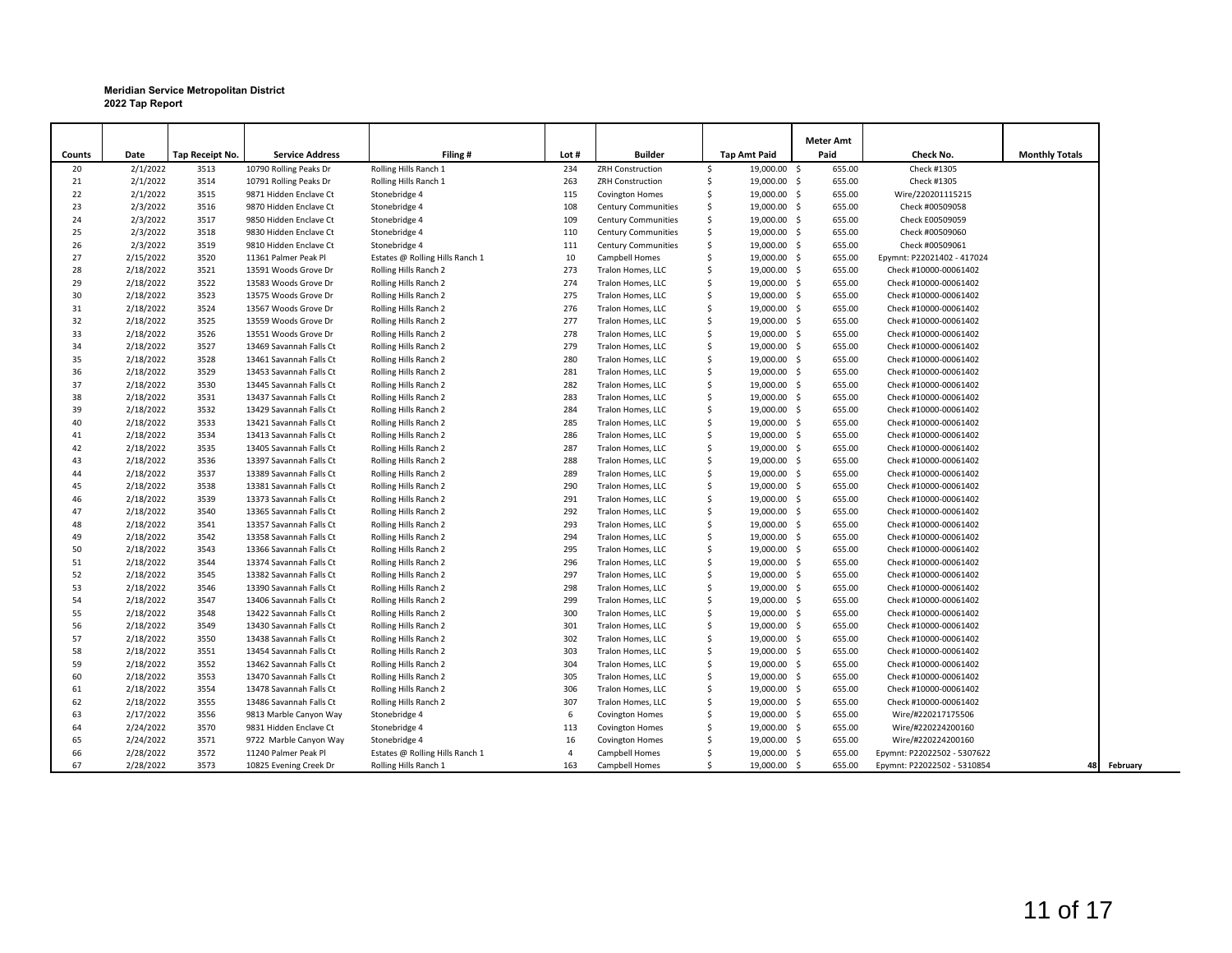#### **Meridian Service Metropolitan District 2022 Tap and Meter Set Additional Fees Collected**

|                      |         |                                |                       |             | <b>Meter Set</b> |      |               |      |                                                                   |              |                           |                        |        |
|----------------------|---------|--------------------------------|-----------------------|-------------|------------------|------|---------------|------|-------------------------------------------------------------------|--------------|---------------------------|------------------------|--------|
|                      | Tap     |                                |                       |             |                  |      |               |      | Tap Fee Paid Fee Paid At Additional Tap Fees Additional Meter Set |              | <b>Total Additional</b>   |                        |        |
| (Initial) Tap        | Receipt |                                |                       | At Time of  | Time of          |      |               |      | Due (Per Current Fee Fee Due (Per Current                         |              | <b>Amount Collected</b>   |                        |        |
| <b>Purchase Date</b> | No.     | <b>Service Address</b>         | <b>Builder</b>        | Purchase    | Purchase         |      | Schedule)     |      | Fee Schedule)                                                     | Date Paid    | <b>Prior to Meter Set</b> |                        |        |
| 8/30/2018            |         | 2579 12963 Stone Valley Dr     | Campbell Homes        | \$15,000.00 | \$540.00         |      | 4,000.00      | - \$ | 115.00                                                            | 1/13/2022 \$ | 4.115.00                  |                        |        |
| 6/12/2020            |         | 3076 9793 Fairway Glen Dr      | Campbell Homes        | \$17.000.00 | \$600.00 \$      |      | $2,000.00$ \$ |      | 55.00                                                             | 1/20/2022 \$ | 2,055.00                  |                        |        |
| 12/18/2020           |         | 3233 12658 Windingwalk Dr      | <b>Campbell Homes</b> | \$17,000.00 | \$600.00 \$      |      | 2,000.00 \$   |      | 55.00                                                             | 1/20/2022 \$ | 2,055.00                  |                        |        |
| 11/24/2020           |         | 3208 12571 Granite Springs Pl  | Century Comm          | \$17,000.00 | \$600.00         | - \$ | $2,000.00$ \$ |      | 55.00                                                             | 1/21/2022 \$ |                           | 2,055.00 \$10,280.00   | Jan-22 |
| 11/27/2019           |         | 2889 13075 Stone Valley Dr     | Campbell Homes        | \$16,000.00 | \$575.00 \$      |      | $3,000.00$ \$ |      | 80.00                                                             | 2/9/2022 \$  | 3.080.00                  |                        |        |
| 2/28/2020            |         | 2963 13028 Stone Valley Dr     | <b>Campbell Homes</b> | \$17.000.00 | \$600.00 \$      |      | $2,000.00$ \$ |      | 55.00                                                             | 2/9/2022 \$  | 2,055.00                  |                        |        |
| 11/24/2020           |         | 3205 12571 Stone Valley Dr     | Century Comm          | \$17,000.00 | \$600.00 \$      |      | $2,000.00$ \$ |      | 55.00                                                             | 2/17/2022 \$ | 2,055.00                  |                        |        |
| 11/24/2020           |         | 3209 12565 Granite Springs PI  | Century Comm          | \$17,000.00 | \$ 600.00        |      | $2,000.00$ \$ |      | 55.00                                                             | 2/17/2022 \$ | 2,055.00                  |                        |        |
| 11/24/2020           |         | 3206 12563 Stone Valley Dr     | Century Comm          | \$17.000.00 | \$600.00 \$      |      | $2,000.00$ \$ |      | 55.00                                                             | 2/24/2022 \$ | 2.055.00                  |                        |        |
| 11/24/2020           |         | 3210 12559 Granite Springs PI  | Century Comm          | \$17,000.00 | - \$<br>600.00   |      | 2,000.00 \$   |      | 55.00                                                             | 2/24/2022 \$ | 2,055.00                  |                        |        |
| 11/24/2020           |         | 3211 12553 Granite Springs Pl  | Century Comm          | \$17,000.00 | \$600.00 \$      |      | $2,000.00$ \$ |      | 55.00                                                             | 2/24/2022 \$ | 2,055.00                  |                        |        |
| 11/24/2020           |         | 3212 12547 Granite Springs Pls | Century Comm          | \$17,000.00 | 600.00 \$<br>-S  |      | $2,000.00$ \$ |      | 55.00                                                             | 2/24/2022 \$ | 2,055.00                  |                        |        |
| 11/29/2018           |         | 2669 12956 Stone Valley Dr     | Campbell Homes        | \$15,000.00 | \$540.00 \$      |      | 4,000.00 \$   |      | 115.00                                                            | 2/24/2022 \$ | 4,115.00                  |                        |        |
| 11/29/2018           |         | 2670 12964 Stone Valley Dr     | Campbell Homes        | \$15,000.00 | \$540.00 \$      |      | 4,000.00 \$   |      | 115.00                                                            | 2/24/2022 \$ | 4,115.00                  |                        |        |
| 5/30/2019            |         | 2767 13011 Stone Valley Dr     | Campbell Homes        | \$16,000.00 | \$575.00         |      | $3,000.00$ \$ |      | 80.00                                                             | 2/24/2022 \$ | 3,080.00                  |                        |        |
| 2/18/2021            |         | 3273 12818 Windingwalk Dr      | <b>Reunion Homes</b>  | \$18,000.00 | $$625.00$ \$     |      | $1,000.00$ \$ |      | 30.00                                                             | 2/28/2022 \$ | 1,030.00                  |                        |        |
| 2/18/2021            |         | 3280 12887 Morning Creek Ln    | <b>Reunion Homes</b>  | \$18,000.00 | \$ 625.00        |      | 1,000.00 \$   |      | 30.00                                                             | 2/28/2022 \$ |                           | $1,030.00$ \$30,835.00 | Feb-22 |

**2022 Total \$ 41,115.00**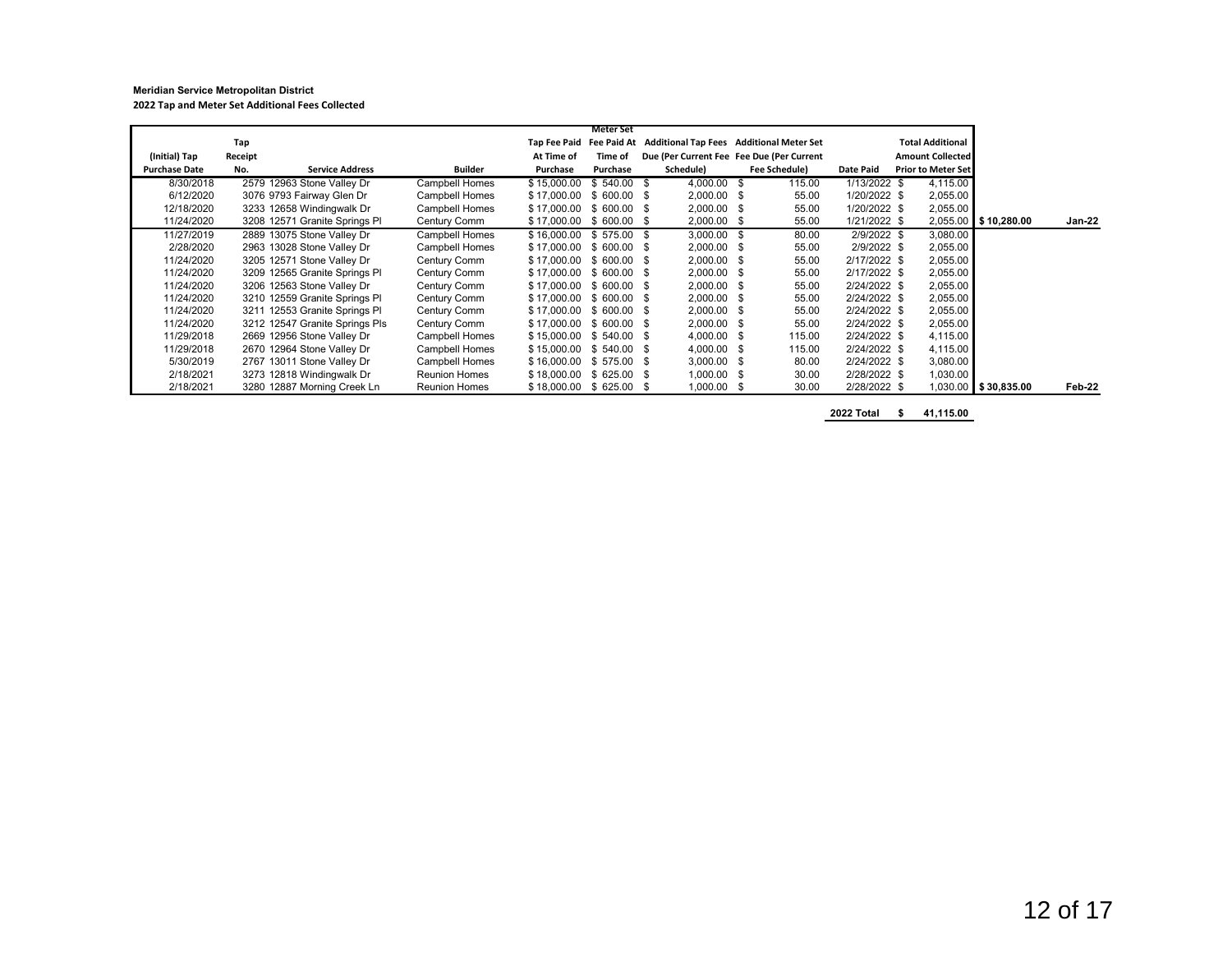## **Meridian Service Metropolitan District Vendor Payment Register Report -Summary Board Meeting - Payments to Approve March 2, 2022**

| Date     | <b>Payment Type</b>  | Vendor                                   | Amount |           |  |
|----------|----------------------|------------------------------------------|--------|-----------|--|
| 03/02/22 | ePayment             | All Rental Center Inc.                   | \$     | 775.94    |  |
| 03/02/22 | Check                | <b>Amazon Capital Services</b>           | \$     | 117.40    |  |
| 03/02/22 | ePayment             | American Portable Services Inc.          | \$     | 392.00    |  |
| 03/02/22 | Check                | Aqueous Solution Inc.                    | \$     | 536.25    |  |
| 03/02/22 | Check                | <b>Black Hills Energy</b>                | \$     | 8,103.26  |  |
| 03/02/22 | <b>Vendor Direct</b> | BrightView Landscape Services Inc.       | \$     | 8,352.00  |  |
| 03/02/22 | ePayment             | Carlson, Hammond & Paddock, LLC          | \$     | 4,117.05  |  |
| 03/02/22 | Check                | <b>CEBT Payments</b>                     | \$     | 14,718.98 |  |
| 03/02/22 | ePayment             | <b>CEM Sales &amp; Service</b>           | \$     | 4,454.91  |  |
| 03/02/22 | Check                | CenturyLink - FP                         | \$     | 200.76    |  |
| 03/02/22 | Check                | CenturyLink - LS                         | \$     | 250.05    |  |
| 03/02/22 | Check                | <b>Chase Cardmember Services</b>         | \$     | 6,031.01  |  |
| 03/02/22 | ePayment             | Cherokee MD                              | \$     | 16,171.53 |  |
| 03/02/22 | <b>Vendor Direct</b> | CPS Distributors, Inc.                   | \$     | 18,558.33 |  |
| 03/02/22 | ePayment             | <b>CRS Community Resource Services</b>   | \$     | 13,832.36 |  |
| 03/02/22 | Check                | CSDPL-Colo Special Districts Prop & Liab | \$     | 16.00     |  |
| 03/02/22 | Check                | <b>CSU Colorado Springs Utilities</b>    | \$     | 4,449.20  |  |
| 03/02/22 | <b>Vendor Direct</b> | Ewing Irrigation                         | \$     | 681.50    |  |
| 03/02/22 | Check                | Falcon Auto Repair & Tire, LLC           | \$     | 2,450.33  |  |
| 03/02/22 | ePayment             | Global Underground Corp                  | \$     | 7,985.06  |  |
| 03/02/22 | Check                | Grainger                                 | \$     | 472.86    |  |
| 03/02/22 | ePayment             | Jan-Pro of Southern Colorado             | \$     | 2,735.25  |  |
| 03/02/22 | Check                | John Deere Financial                     | \$     | 451.59    |  |
| 03/02/22 | <b>Vendor Direct</b> | Johnson Controls Security Solutions      | \$     | 950.00    |  |
| 03/02/22 | Check                | Lytle Water Solutions, LLC               | \$     | 21,597.50 |  |
| 03/02/22 | Check                | Meineke                                  | \$     | 1,487.39  |  |
| 03/02/22 | <b>Vendor Direct</b> | Morning Star Elevator, LLC               | \$     | 244.00    |  |
| 03/02/22 | <b>Vendor Direct</b> | O'Reilly Automotive                      | \$     | 176.29    |  |
| 03/02/22 | Check                | Playtime LLC                             | \$     | 6,675.00  |  |
| 03/02/22 | ePayment             | Raftelis                                 | \$     | 4,117.50  |  |
| 03/02/22 | <b>Vendor Direct</b> | Safeway                                  | \$     | 2,480.78  |  |
| 03/02/22 | Check                | Shops at Meridian Ranch, LLC             | \$     | 98.04     |  |
| 03/02/22 | <b>Vendor Direct</b> | Spencer Fane LLP                         | \$     | 3,916.79  |  |
| 03/02/22 | ePayment             | Starfish Aquatics Institute              | \$     | 129.00    |  |
| 03/02/22 | Check                | <b>Tech Builders Inc</b>                 | \$     | 4,179.59  |  |
| 03/02/22 | Check                | Ten Point Sales & Marketing, LLC         | \$     | 4,010.15  |  |
| 03/02/22 | Check                | Thatcher Company, Inc.                   | \$     | 11,518.08 |  |
| 03/02/22 | ePayment             | <b>TIAA Commercial Finance, Inc</b>      | \$     | 187.00    |  |
| 03/02/22 | <b>Vendor Direct</b> | UniFirst First Aid & Safety              | \$     | 222.95    |  |
| 03/02/22 | Check                | <b>VertiCloud Networks LLC</b>           | \$     | 3,418.80  |  |

**Total Payments 40 Total Payments \$ 181,262.48**

| Total:                      | \$148,951.67  |              |  |
|-----------------------------|---------------|--------------|--|
| Payroll & HR Services: \$   |               | 624.37       |  |
| Bi-weekly Payroll:          |               | \$147,789.05 |  |
| <b>BOD Payroll:</b>         | \$            | 538.25       |  |
| <b>Payroll Transactions</b> | 2/2-2/28/2022 |              |  |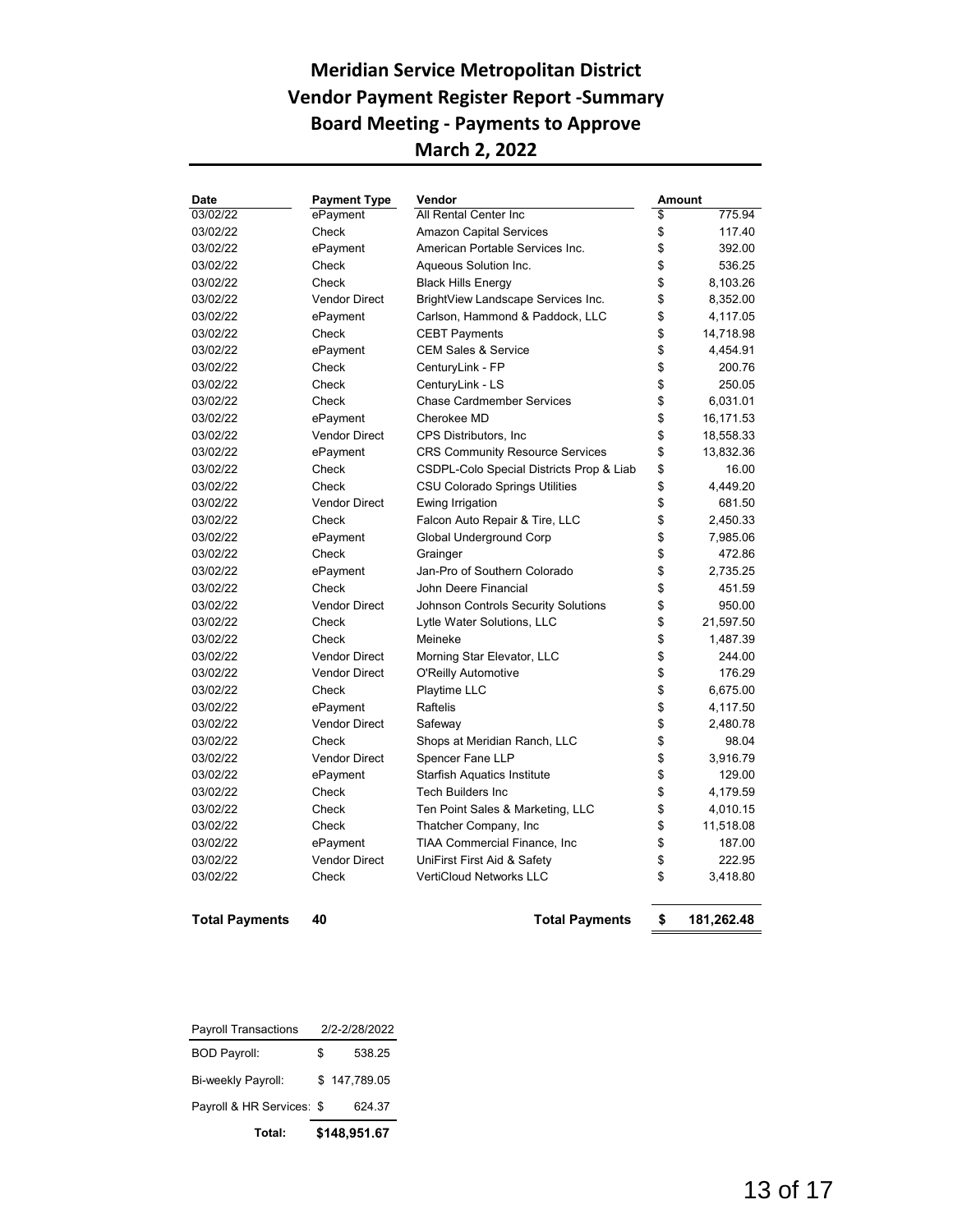

February 28, 2022

Meridian Service Metropolitan District Attn: Jim Nikkel, District Manger 11886 Stapleton Drive Falcon, CO 80831

Dear Mr. Nikkel:

## **RE: Filter Plant Expansion Water Pipeline – Recommendation of Award**

On February 25th, 2022, Meridian Service Metropolitan District (the District) opened bids for Filter Plant Expansion Water Pipe (Project). The District received a total of four bids from qualified contractors. Beers Construction is the apparent low bidder with a base bid total of \$965,978.00. A summary of the bid results is enclosed.

JDS-Hydro reviewed the bid submitted by Beers and found that it was complete however contained a minor error that would result in an increase in their base bid of \$1,050.00. Beers has made note of the error and confirmed adjustment of the unit costs to correctly match the sub-total and base bid submitted. Although Beers has not performed a pipeline project for JDS-Hydro they are an experienced pipeline contractor with many projects completed throughout the Pikes Peak region. Based on this we are of the opinion that Beers is qualified to perform this project. It is anticipated that construction will commence sometime in June as soon as all materials are available and delivered to the site.

JDS-Hydro recommends award of the project to Beers Construction for \$965,978.00.

Please contact me with any questions or concerns.

5540 Tech Center Drive Suite 100 Colorado Springs, CO 80919 719.227.0072



Sincerely,

Mario DiPasquale, PE

Enclosure Bid Tab Breakdown, Notice of Award cc: Project File W0151.21053

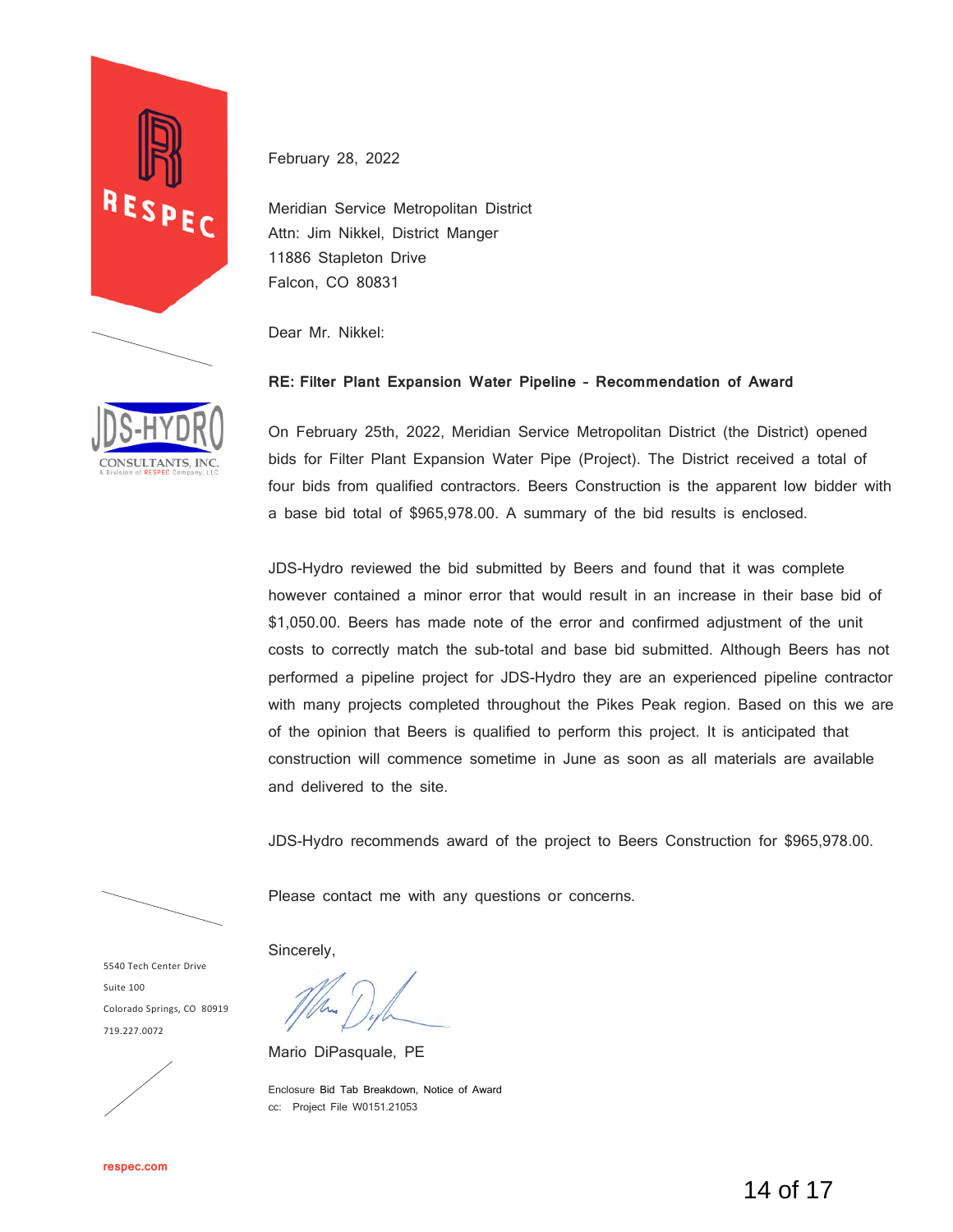#### **BID TABULATION**

| Project:                   |
|----------------------------|
| Owner:                     |
| Engineer:                  |
| <b>Construction Admin.</b> |
| Bid Date:                  |

Construction Admin.: JDS-Hydro Consultants, Inc. **Meridian Service Metropolitan District** Meridian Service Metropolitan District February 25, 2022 @ 11:00 AM **Filter Plant Expansion Water Pipe**

|                                |                                  | Beers Const.              |              | Native Sun  |                | K.R. Swerdfeger      |                | <b>Pate Construction</b> |                |                      |                |
|--------------------------------|----------------------------------|---------------------------|--------------|-------------|----------------|----------------------|----------------|--------------------------|----------------|----------------------|----------------|
|                                |                                  | Quantity                  | Unit         | Unit Price  | Sub-Total      | Unit Price           | Sub-Total      | <b>Unit Price</b>        | Sub-Total      | Unit Price           | Sub-Total      |
|                                | <b>General Requirements</b>      |                           | LS           | \$37.834.00 | \$37,834.00    | \$71.073.00          | \$71,073.00    | \$15,150.00              | \$15,150.00    | \$47,450.50          | \$47,450.50    |
|                                | 16" DR 18 C900 PVC               | 5004                      | LF           | \$142.00    | \$710,568.00   | \$177.00             | \$885,708.00   | \$135.00                 | \$675,540.00   | \$169.00             | \$845,676.00   |
|                                | 16" M.J. Butterfly Valve         | 14                        | EA           | \$4,629.00  | \$64,806.00    | \$6,316.00           | \$88,424.00    | \$7,805.00               | \$109,270.00   | \$6,609.00           | \$92,526.00    |
| 4                              | 16" M.J. 11.25-Dea Bend w        | 5                         | EA           | \$1,703.00  | \$8,515.00     | \$4,353.00           | \$21,765.00    | \$4,230.00               | \$21,150.00    | \$3,193.00           | \$15,965.00    |
| 5                              | 16" M.J. 22.5-Deg Bend w/        |                           | EA           | \$1,670.00  | \$1,670.00     | \$4,305.00           | \$4,305.00     | \$4,205.00               | \$4,205.00     | \$3,146.00           | \$3,146.00     |
|                                | 16" M.J. 45-Deg Bend w/ T        | 10                        | EA           | \$1,691.00  | \$16,910.00    | \$5,220.00           | \$52,200.00    | \$4,920.00               | \$49,200.00    | \$3,180.00           | \$31,800.00    |
|                                | 16" M.J. Tee w/ TB               | $\overline{2}$            | EA           | \$2,799.00  | \$5,598.00     | \$5,687.00           | \$11,374.00    | \$6,360.00               | \$12,720.00    | \$4,000.00           | \$8,000.00     |
| 8                              | 16" Plug & Blow-Off Valve        | 4                         | <b>LS</b>    | \$6,463.00  | \$25,852.00    | \$12,032.00          | \$48,128.00    | \$7,695.00               | \$30,780.00    | \$5,904.00           | \$23,616.00    |
| 9                              | 32" Steel Sleeve                 | 35                        | LF           | \$669.00    | \$23,415.00    | \$516.00             | \$18,060.00    | \$556.00                 | \$19,460.00    | \$456.00             | \$15,960.00    |
| 10                             | Air-Vac Station                  | $\overline{2}$            | LS           | \$24,560.00 | \$49.120.00    | \$25,979.00          | \$51,958.00    | \$24,815.00              | \$49,630.00    | \$12,416.00          | \$24,832.00    |
| 11                             | <b>EPC Public Work Permittin</b> |                           | LS           | \$1,925.00  | \$1,925.00     | \$59,861.00          |                | \$59,861.00 \$36,815.00  | \$36,815.00    | \$17,886.00          | \$17,886.00    |
| 12                             | Silt Fence                       | 3510                      | LF           | \$2.00      | \$7,020.00     | \$4.00               | \$14,040.00    | \$2.00                   | \$7,020.00     | \$1.75               | \$6,142.50     |
| 13                             | Revegetation                     |                           | LS.          | \$12,745.00 | \$12,745.00    | \$35.437.00          | \$35,437.00    | \$23,460,00              | \$23,460.00    | \$15,000.00          | \$15,000.00    |
|                                |                                  | <b>Verified Bid Price</b> |              |             | \$965,978.00   |                      | \$1,362,333.00 |                          | \$1,054,400.00 |                      | \$1,148,000.00 |
| <b>Contractor Total on Bid</b> |                                  |                           | \$965,978.00 |             | \$1,362,333.00 |                      | \$1,054,400.00 |                          | \$1,148,000.00 |                      |                |
| Difference                     |                                  |                           | \$0.00       |             | \$0.00         |                      | \$0.00         |                          | \$0.00         |                      |                |
| <b>Estimated Delivery Date</b> |                                  |                           |              | 5/27/2022   |                | 18 Weeks after order |                | 16 to 18 week from order |                | 15-18 Week lead time |                |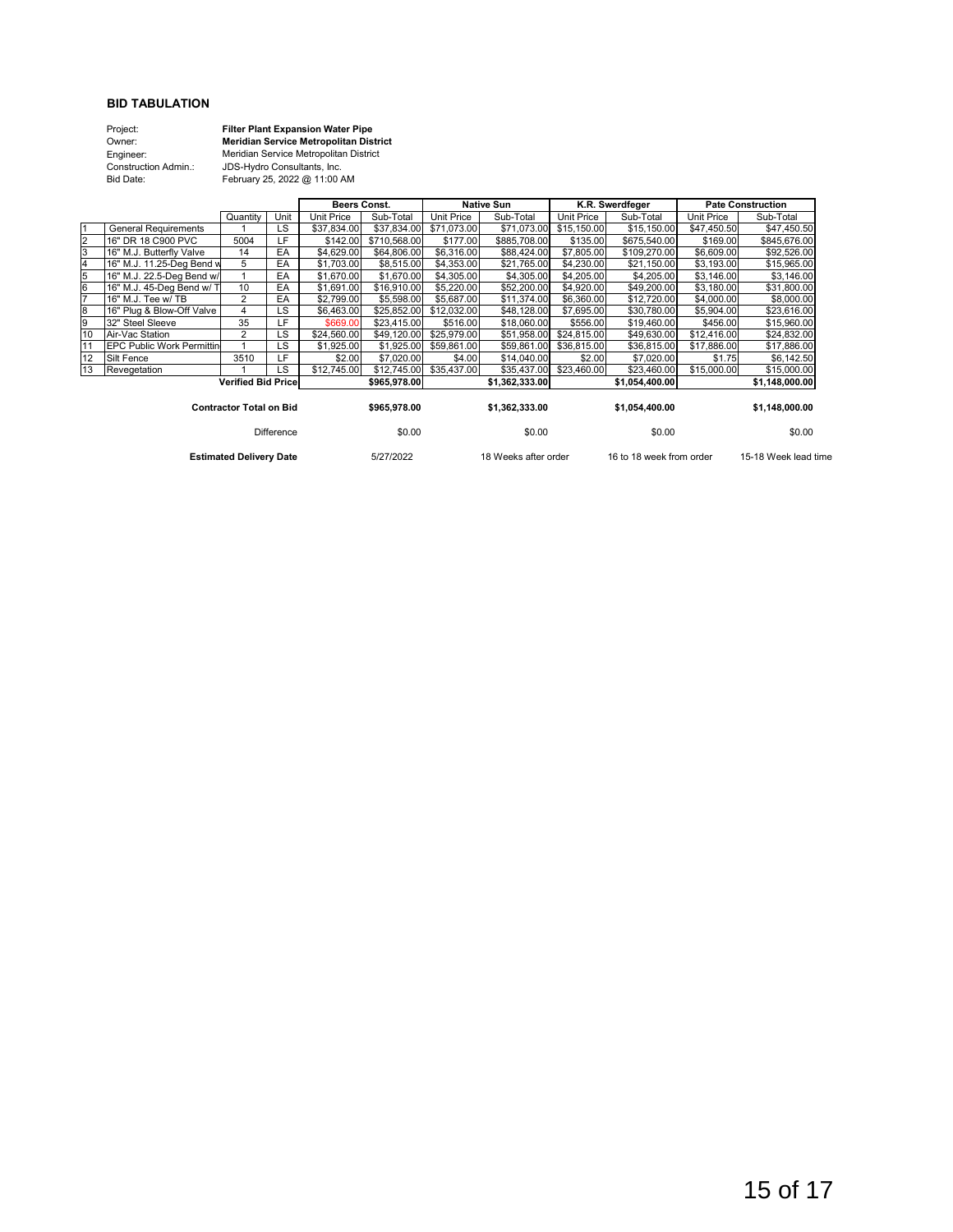#### **SECTION 00480**

### **NOTICE OF AWARD**

Dated 2022

| TO: | (BIDDER)                        | Beers Construction LLC                 |  |
|-----|---------------------------------|----------------------------------------|--|
|     | <b>ENGINEERS'S PROJECT NO.:</b> | W151.21053                             |  |
|     | <b>OWNER'S CONTRACT NO.:</b>    | N/A                                    |  |
|     | <b>CONTRACT FOR:</b>            | Meridian Service Metropolitan District |  |
|     |                                 | Filter Plant Expansion Water Pipeline  |  |

You are notified that your Bid dated February 23, 2022 for the above Contract has been considered. You are the apparent successful bidder and have been awarded a contract for the:

#### **Meridian Service Metropolitan District – Filter Plant Expansion Water Pipeline**

The Contract Price of your contract is  $$965,978.00$  Dollars.

Three copies of each of the proposed Contract Documents accompany this Notice of Award.

You must comply with the following conditions precedent within **fifteen (15) days** of the date of this Notice of Award, that is by ...

- 1. You must deliver to the **OWNER** three fully executed counterparts of the Agreement including all the Contract Documents. Each of the Contract Documents must bear your signature on (the cover) page.
- 2. You must deliver with the executed Agreement the Contract Security (Bonds) as specified in the Instructions to Bidders (paragraph 18), General Conditions (paragraph 5.01) and Supplementary Conditions (Part 5).
- 3. You must also deliver to the **OWNER** (with copies to **ENGINEER**) certificates of insurance which you are required to purchase and maintain in accordance with the Contract Documents.
- 4. In the event of any arbitration or litigation arising out of the Agreement or for its breach, the Arbitrator or Court shall award to the prevailing party all reasonable costs and expenses, including attorney's fees.

Failure to comply with these conditions within the time specified will entitle **OWNER** to consider your bid abandoned, to annul this Notice of Award and to declare your Bid Security forfeited.

Within ten days after you comply with those conditions, **OWNER** will return to you one fully signed counterpart of the Agreement with the Contract Documents attached.

> Meridian Service Metropolitan District **(OWNER)**

By

(AUTHORIZED SIGNATURE)

(TITLE)